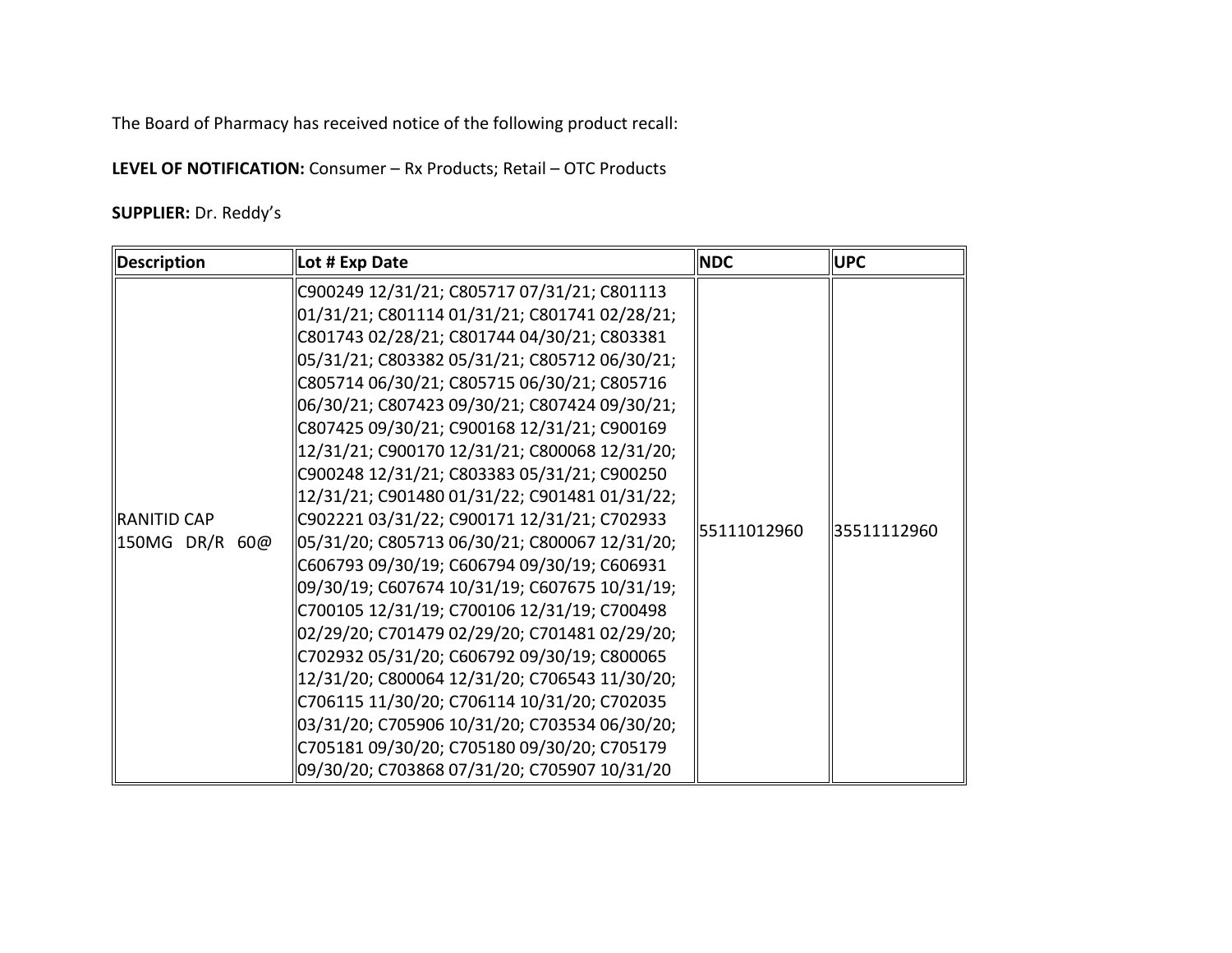| Description                          | Lot # Exp Date                                                                                                                                                                                                                                                                                                                                                                                                                                                                                                                                                                                                                                                                                                                                                                                                                                                                                                                                                                                                                                          | <b>NDC</b>  | <b>UPC</b>  |
|--------------------------------------|---------------------------------------------------------------------------------------------------------------------------------------------------------------------------------------------------------------------------------------------------------------------------------------------------------------------------------------------------------------------------------------------------------------------------------------------------------------------------------------------------------------------------------------------------------------------------------------------------------------------------------------------------------------------------------------------------------------------------------------------------------------------------------------------------------------------------------------------------------------------------------------------------------------------------------------------------------------------------------------------------------------------------------------------------------|-------------|-------------|
| RANITID CAP<br>300MG DR/R 100@       | C803384 05/31/21; C705182 09/30/20; C706547<br>11/30/20; C607363 09/30/19; C705909 10/31/20;<br>C702031 03/31/20; C701485 02/29/20; C700104<br>01/31/20; C703536 06/30/20; C700891 01/31/20                                                                                                                                                                                                                                                                                                                                                                                                                                                                                                                                                                                                                                                                                                                                                                                                                                                             | 55111013001 | 35511113001 |
| <b>IRANITID CAP</b><br>300MG DR/R30@ | C700103 12/31/19; C705908 10/31/20; C705183<br>09/30/20; C704724 08/31/20; C704723 08/31/20;<br>C704071 07/31/20; C704070 07/31/20; C703537<br>06/30/20; C702356 04/30/20; C702355 04/30/20;<br>C702032 03/31/20; C701483 02/29/20; C700102<br>12/31/19; C608619 11/30/19; C608618 11/30/19;<br>C607364 09/30/19; C606936 10/31/19; C606935<br>10/31/19; C606934 09/30/19; C705185 09/30/20;<br>C701484 02/29/20; C805719 07/31/21; C805260<br>06/30/21; C805261 06/30/21; C805262 06/30/21;<br>C805263 07/31/21; C805264 07/31/21; C805259<br>06/30/21; C805718 07/31/21; C901479 01/31/22;<br>C805720 07/31/21; C809503 11/30/21; C900251<br>12/31/21; C900252 01/31/22; C902223 03/31/22;<br>C705184 09/30/20; C805265 07/31/21; C800073<br>01/31/21; C706544 11/30/20; C902224 03/31/22;<br>C706546 11/30/20; C805258 06/30/21; C800072<br>01/31/21; C706545 11/30/20; C800074 01/31/21;<br>C800075 02/28/21; C800076 02/28/21; C800077<br>02/28/21; C801119 02/28/21; C801745 02/28/21;<br>C803385 05/31/21; C803386 05/31/21; C800071<br>01/31/21 | 55111013030 | 35511113030 |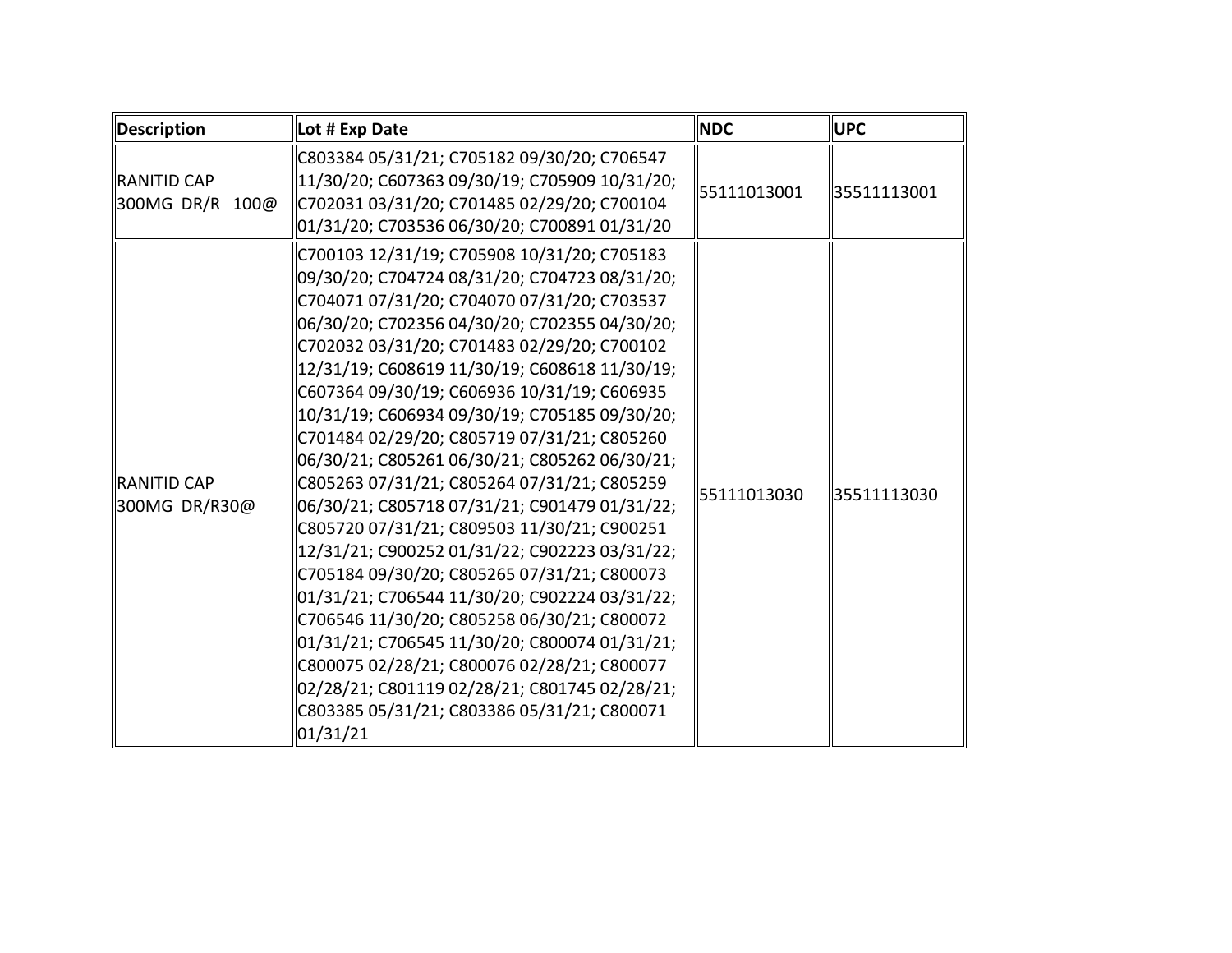| <b>Description</b>                        | Lot # Exp Date                                                          |                                                                                                                                                                                                                                                                                                                                                                                                                                                                                                                                                                                                                                                                                                                                                                                                                                                                                                                                                                                                                                                                                             | <b>NDC</b>   | <b>UPC</b>   |
|-------------------------------------------|-------------------------------------------------------------------------|---------------------------------------------------------------------------------------------------------------------------------------------------------------------------------------------------------------------------------------------------------------------------------------------------------------------------------------------------------------------------------------------------------------------------------------------------------------------------------------------------------------------------------------------------------------------------------------------------------------------------------------------------------------------------------------------------------------------------------------------------------------------------------------------------------------------------------------------------------------------------------------------------------------------------------------------------------------------------------------------------------------------------------------------------------------------------------------------|--------------|--------------|
| <b>RANITIDINE CAP</b><br>150MG DR R500@   |                                                                         | C801117 01/31/21; C801116 01/31/21; C801115<br>01/31/21; C800070 12/31/20; C800069 12/31/20;<br>C800066 12/31/20; C800063 12/31/20; C706542<br>11/30/20; C706541 11/30/20; C801118 01/31/21;<br>C706113 10/31/20; C805711 06/30/21; C706540<br>11/30/20; C801742 02/28/21; C804068 04/30/21;<br>C804069 05/31/21; C804070 05/31/21; C804071<br>05/31/21; C804072 05/31/21; C805257 07/31/21;<br>C807419 09/30/21; C807420 09/30/21; C807421<br>09/30/21; C807422 09/30/21; C902222 03/31/22;<br>C706112 10/31/20; C702935 05/31/20; C804073<br>05/31/21; C608622 11/30/19; C606932 09/30/19;<br>C606933 09/30/19; C607361 10/31/19; C607362<br>10/31/19; C607676 10/31/19; C703866 07/31/20;<br>C608621 11/30/19; C705178 09/30/20; C700107<br>12/31/19; C700108 12/31/19; C700499 03/31/20;<br>C700500 03/31/20; C701480 02/29/20; C705177<br>09/30/20; C702033 03/31/20; C702034 03/31/20;<br>C702934 05/31/20; C607677 10/31/19; C703535<br>06/30/20; C703867 07/31/20; C703869 07/31/20;<br>C704721 08/31/20; C704722 08/31/20; C705175<br>09/30/20; C705176 09/30/20; C701482 02/29/20 | 55111012905  | 35511112905  |
| <b>RANITIDINE TAB</b><br>150MG 24         | 79L800541F<br>79L800851D<br>79L900008C<br>12/31/20                      | 5/31/20; 79L800679D 6/30/20;<br>9/30/20; 79L800854C<br>9/30/20;                                                                                                                                                                                                                                                                                                                                                                                                                                                                                                                                                                                                                                                                                                                                                                                                                                                                                                                                                                                                                             | 55111040434  | 84898500047  |
| <b>RANITIDINE TAB</b><br>75MG DR/R 60@    | 79L800500C<br>4/30/20; 79L800787C<br>8/31/20;<br>11/30/20<br>79L800967C |                                                                                                                                                                                                                                                                                                                                                                                                                                                                                                                                                                                                                                                                                                                                                                                                                                                                                                                                                                                                                                                                                             |              | 35511113160  |
| Sam's Rant 150mg Tabs Btl, 190(2x95) Tray |                                                                         | See Attachment A                                                                                                                                                                                                                                                                                                                                                                                                                                                                                                                                                                                                                                                                                                                                                                                                                                                                                                                                                                                                                                                                            | 150062076    | 78742089720  |
| Target Ranitidine Tab 150mg 40ct Bottle   |                                                                         | See Attachment A                                                                                                                                                                                                                                                                                                                                                                                                                                                                                                                                                                                                                                                                                                                                                                                                                                                                                                                                                                                                                                                                            | 11673-849-40 | 848985000598 |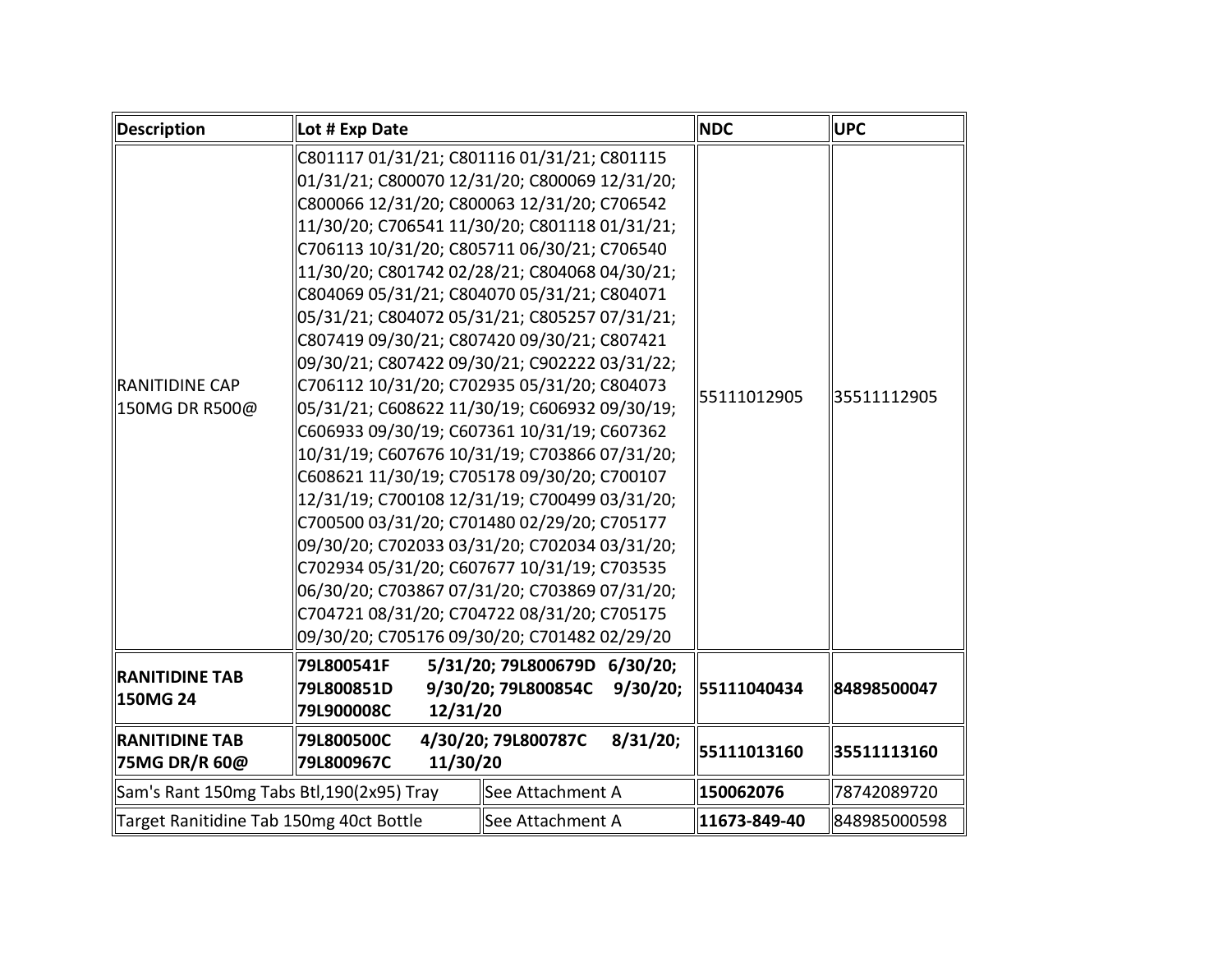| <b>Description</b>                      | Lot # Exp Date |                  | <b>NDC</b>   | <b>UPC</b>   |
|-----------------------------------------|----------------|------------------|--------------|--------------|
| Thirty Madison R150 Tab 24ct Btl        |                | See Attachment A | 71713-203-02 | 848985000772 |
| Thirty Madison R150 Tab 95ct Btl        |                | See Attachment A | 71713-203-05 | 848985000789 |
| Walgreens R150 Tab 200Ct Btl            |                | See Attachment A | 0363-0010-01 | 311917175997 |
| Walgreens Ranitidine 150mg Tabs Btl, 24 |                | See Attachment A | 0363-0010-34 | 311917126418 |
| Walgreens Ranitidine 150mg Tabs Btl, 95 |                | See Attachment A | 0363-0010-62 | 311917126432 |
| Walgreens Ranitidine 75mg Tab 30Ct Btl  |                | See Attachment A | 0363-0131-30 | 311917161648 |
| Walgreens Ranitidine 75mg Tab 80Ct Btl  |                | See Attachment A | 0363-0131-80 | 311917161655 |
| Walgreens Ranitidne 150mg 65 Ct Btl     |                | See Attachment A | 0363-0010-61 | 311917173207 |
| WALMART R150 TAB 65ct BTL CP32          |                | See Attachment A | 49035-404-61 | 681131023962 |
| Walmart R150 Tablet 130ct Bottle NV     |                | See Attachment A | 49035-404-13 | 681131277495 |
| Walmart Ran 150 mg 220 CT Btl           |                | See Attachment A | 49035-404-65 | 681131053945 |
| CDMA R150 TAB 24ct BTL                  |                | See Attachment A | 63868-480-24 | 635515996434 |
| CDMA R150 TAB 50ct BTL                  |                | See Attachment A | 63868-480-50 | 635515996441 |
| CDMA R75 TAB 30ct BTL                   |                | See Attachment A | 63868-482-30 | 635515996465 |
| CDMA R75 TAB 60ct BTL                   |                | See Attachment A | 63868-482-60 | 635515996458 |
| CVS R75 TAB 160ct Bottle NG             |                | See Attachment A | 69842-871-37 | 50428398647  |
| CVS R75 TAB 30ct Bottle NG              |                | See Attachment A | 69842-871-30 | 50428312568  |
| CVS R75 TAB 80ct Bottle NG              |                | See Attachment A | 69842-871-80 | 50428283073  |
| HCA R150 Tab 220ct Btl                  |                | See Attachment A | 43598-808-65 | 848985000734 |
| HCA R150 Tab 95ct Btl                   |                | See Attachment A | 43598-808-62 | 848985000727 |
| Kroger Ranitidine 150mg 24ct Btl        |                | See Attachment A | 30142-505-34 | 4126034186   |
| Kroger Ranitidine 150mg 50ct Btl        |                | See Attachment A | 30142-505-50 | 4126034187   |
| Kroger Ranitidine 75mg 30ct Btl         |                | See Attachment A | 30142-131-30 | 1111038507   |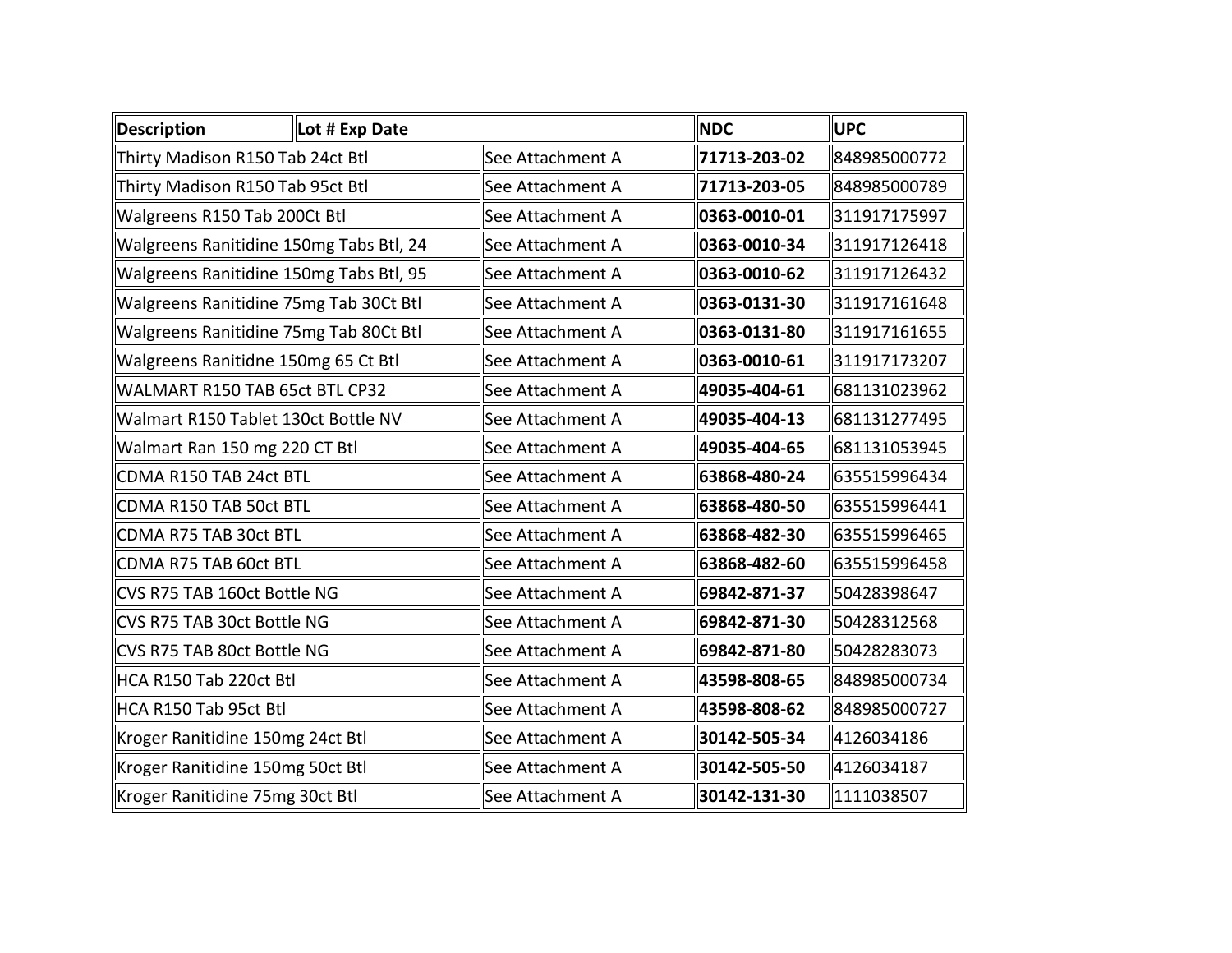## **ATTACHMENT A**

|     | S. No. Description               | <b>Batch Number</b> | <b>Batch Expiry <math>\ </math>NDC</b><br><b>Date</b> |                           | <b>UPC</b> |
|-----|----------------------------------|---------------------|-------------------------------------------------------|---------------------------|------------|
| 220 | Kroger Ranitidine 75mg 30ct Btl  | 79L700316A          | 10/31/2019                                            | 30142-131-30              | 1111038507 |
| 338 | Kroger Ranitidine 75mg 30ct Btl  | 79L800503E          | 4/30/2020                                             | 30142-131-30              | 1111038507 |
| 339 | Kroger Ranitidine 75mg 30ct Btl  | 79L800505A          | 4/30/2020                                             | 30142-131-30              | 1111038507 |
| 340 | Kroger Ranitidine 75mg 30ct Btl  | 79L800505B          | 4/30/2020                                             | 30142-131-30 11111038507  |            |
| 438 | Kroger Ranitidine 75mg 30ct Btl  | 79L800786A          | 8/31/2020                                             | 30142-131-30 11111038507  |            |
| 440 | Kroger Ranitidine 75mg 30ct Btl  | 79L800787A          | 8/31/2020                                             | 30142-131-30   1111038507 |            |
| 519 | Kroger Ranitidine 75mg 30ct Btl  | 79L800961D          | 11/30/2020                                            | 30142-131-30              | 1111038507 |
| 523 | Kroger Ranitidine 75mg 30ct Btl  | 79L800964D          | 11/30/2020                                            | 30142-131-30   1111038507 |            |
| 178 | Kroger Ranitidine 150mg 24ct Btl | 79L700250B          | 9/30/2019                                             | 30142-505-34 4126034186   |            |
| 179 | Kroger Ranitidine 150mg 24ct Btl | 79L700250C          | 9/30/2019                                             | 30142-505-34 4126034186   |            |
| 224 | Kroger Ranitidine 150mg 24ct Btl | 79L700327A          | 11/30/2019                                            | 30142-505-34 4126034186   |            |
| 262 | Kroger Ranitidine 150mg 24ct Btl | 79L800188C          | $\ 1/31/2020$                                         | 30142-505-34 4126034186   |            |
| 286 | Kroger Ranitidine 150mg 24ct Btl | 79L800363B          | 3/31/2020                                             | 30142-505-34 4126034186   |            |
| 346 | Kroger Ranitidine 150mg 24ct Btl | 79L800541D          | 5/31/2020                                             | 30142-505-34 4126034186   |            |
| 382 | Kroger Ranitidine 150mg 24ct Btl | 79L800679B          | 6/30/2020                                             | 30142-505-34 4126034186   |            |
| 422 | Kroger Ranitidine 150mg 24ct Btl | 79L800743D          | 7/31/2020                                             | 30142-505-34 4126034186   |            |
| 423 | Kroger Ranitidine 150mg 24ct Btl | 79L800743E          | 7/31/2020                                             | 30142-505-34 4126034186   |            |
| 452 | Kroger Ranitidine 150mg 24ct Btl | 79L800819C          | 8/31/2020                                             | 30142-505-34 4126034186   |            |
| 508 | Kroger Ranitidine 150mg 24ct Btl | 79L800952B          | $\parallel$ 10/31/2020                                | 30142-505-34 4126034186   |            |
| 512 | Kroger Ranitidine 150mg 24ct Btl | 79L800953C          | $\parallel$ 10/31/2020                                | 30142-505-34  4126034186  |            |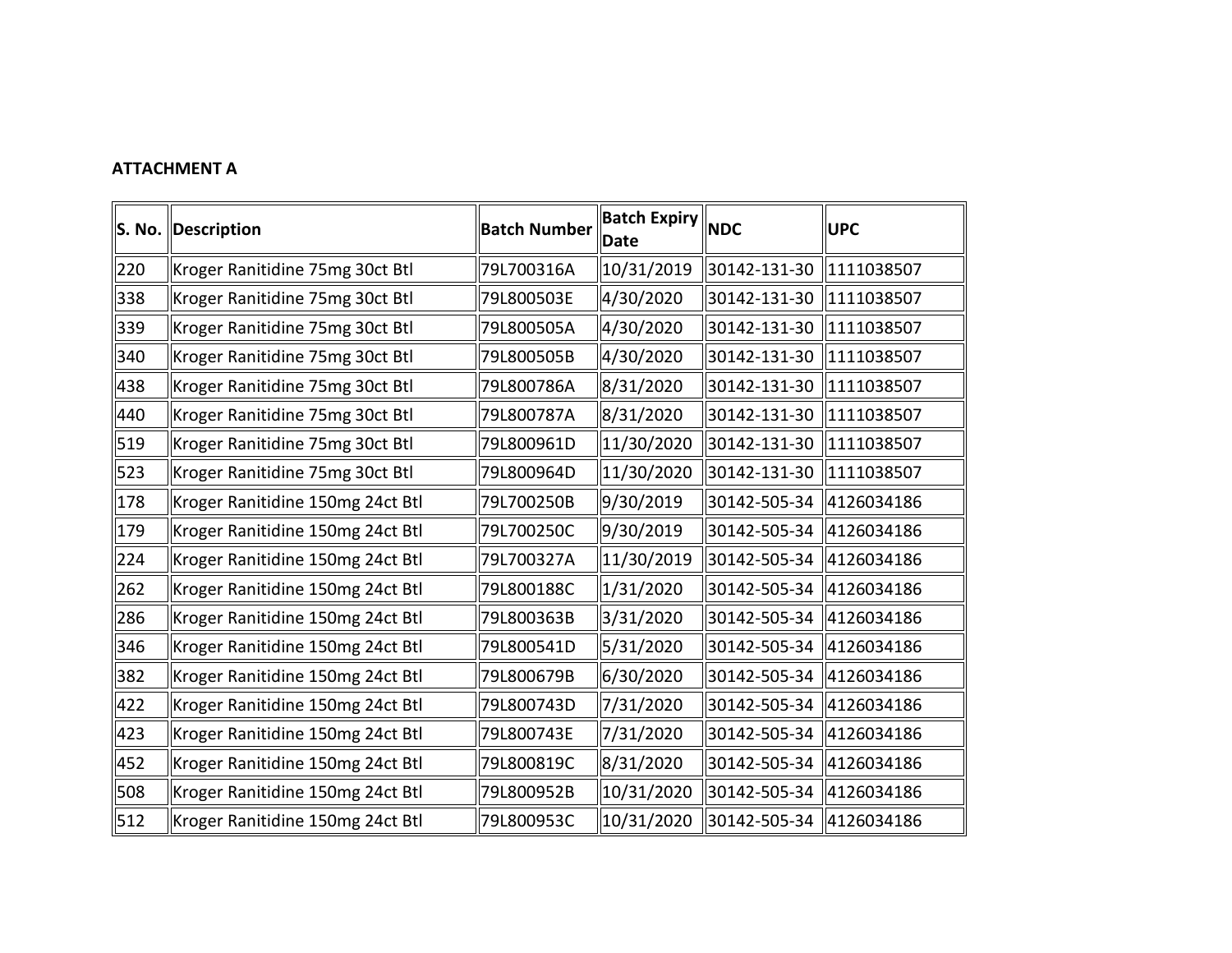| S. No. | Description                      | <b>Batch Number</b> | <b>Batch Expiry NDC</b><br><b>Date</b> |                           | <b>UPC</b>  |
|--------|----------------------------------|---------------------|----------------------------------------|---------------------------|-------------|
| 533    | Kroger Ranitidine 150mg 24ct Btl | 79L900008D          | 12/31/2020                             | 30142-505-34   4126034186 |             |
| 581    | Kroger Ranitidine 150mg 24ct Btl | 79L900160B          | 2/28/2021                              | 30142-505-34 4126034186   |             |
| 589    | Kroger Ranitidine 150mg 24ct Btl | 79L900198B          | 3/31/2021                              | 30142-505-34 4126034186   |             |
| 177    | Kroger Ranitidine 150mg 50ct Btl | 79L700250A          | 9/30/2019                              | 30142-505-50 4126034187   |             |
| 209    | Kroger Ranitidine 150mg 50ct Btl | 79L700296A          | 10/31/2019                             | 30142-505-50 4126034187   |             |
| 225    | Kroger Ranitidine 150mg 50ct Btl | 79L700327B          | 11/30/2019                             | 30142-505-50 4126034187   |             |
| 256    | Kroger Ranitidine 150mg 50ct Btl | 79L800161B          | 1/31/2020                              | 30142-505-50 4126034187   |             |
| 261    | Kroger Ranitidine 150mg 50ct Btl | 79L800188B          | 1/31/2020                              | 30142-505-50 4126034187   |             |
| 349    | Kroger Ranitidine 150mg 50ct Btl | 79L800541G          | 5/31/2020                              | 30142-505-50 4126034187   |             |
| 358    | Kroger Ranitidine 150mg 50ct Btl | 79L800600D          | 5/31/2020                              | 30142-505-50 4126034187   |             |
| 389    | Kroger Ranitidine 150mg 50ct Btl | 79L800704A          | 6/30/2020                              | 30142-505-50 4126034187   |             |
| 421    | Kroger Ranitidine 150mg 50ct Btl | 79L800743C          | 7/31/2020                              | 30142-505-50 4126034187   |             |
| 513    | Kroger Ranitidine 150mg 50ct Btl | 79L800953D          | 10/31/2020                             | 30142-505-50 4126034187   |             |
| 554    | Kroger Ranitidine 150mg 50ct Btl | 79L900044C          | 12/31/2020                             | 30142-505-50 4126034187   |             |
| 582    | Kroger Ranitidine 150mg 50ct Btl | 79L900160C          | 2/28/2021                              | 30142-505-50 4126034187   |             |
| 216    | CVS R75 TAB 80ct Bottle NG       | 79L700314C          | 10/31/2019                             | 69842-871-80 50428283073  |             |
| 494    | CVS R75 TAB 80ct Bottle NG       | 79L800893A          | 10/31/2020                             | 69842-871-80 50428283073  |             |
| 518    | CVS R75 TAB 80ct Bottle NG       | 79L800961C          | 11/30/2020                             | 69842-871-80 50428283073  |             |
| 576    | CVS R75 TAB 80ct Bottle NG       | 79L900125C          | 2/28/2021                              | 69842-871-80 50428283073  |             |
| 212    | CVS R75 TAB 30ct Bottle NG       | 79L700313A          | 10/31/2019                             | 69842-871-30 50428312568  |             |
| 221    | CVS R75 TAB 30ct Bottle NG       | 79L700316B          | 10/31/2019                             | 69842-871-30              | 50428312568 |
| 496    | CVS R75 TAB 30ct Bottle NG       | 79L800893C          | 10/31/2020                             | 69842-871-30              | 50428312568 |
| 516    | CVS R75 TAB 30ct Bottle NG       | 79L800961A          | 11/30/2020                             | 69842-871-30 50428312568  |             |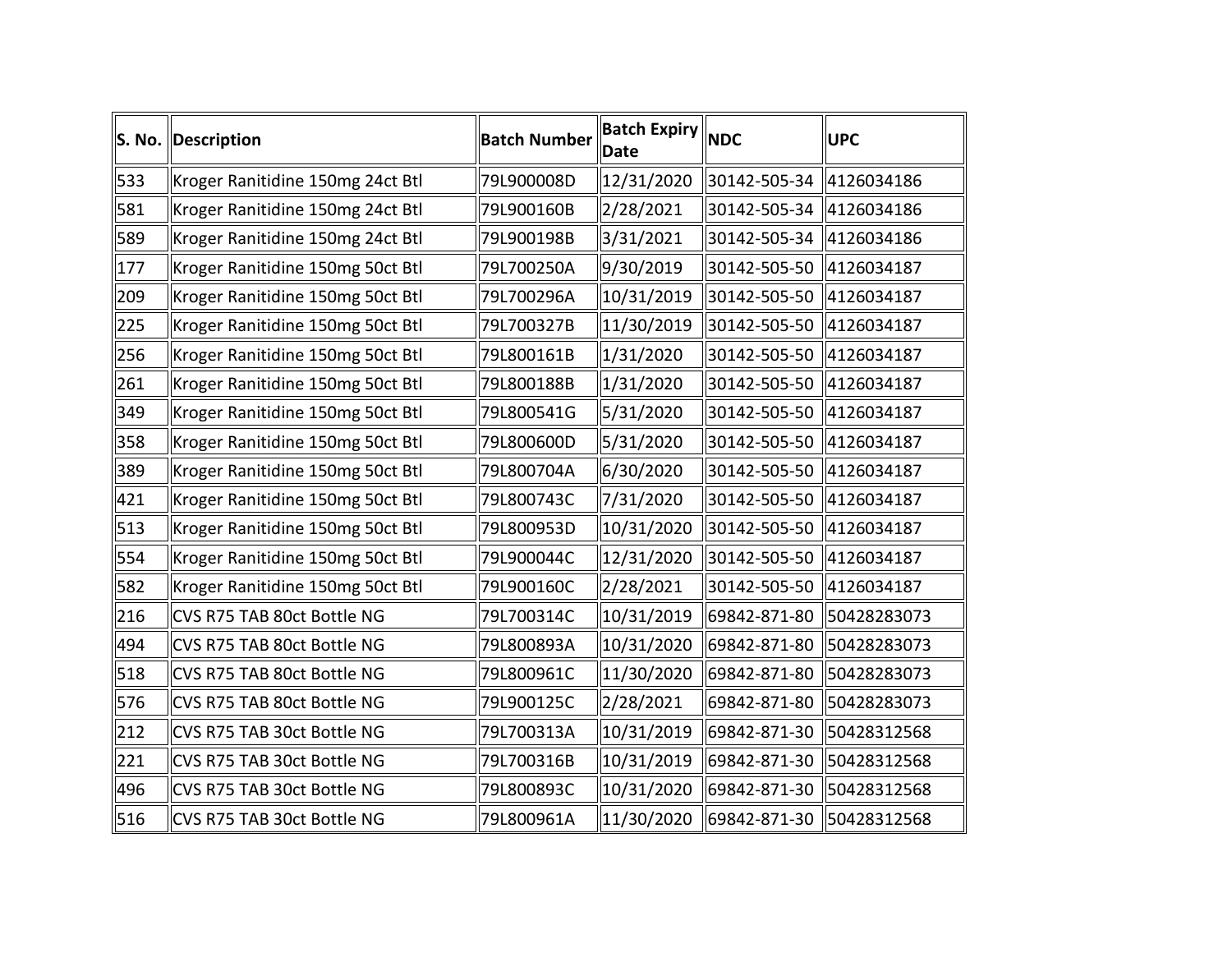| S. No. | Description                                  | <b>Batch Number</b> | <b>Batch Expiry</b><br><b>Date</b> | <b>NDC</b>               | <b>UPC</b>   |
|--------|----------------------------------------------|---------------------|------------------------------------|--------------------------|--------------|
| 524    | CVS R75 TAB 30ct Bottle NG                   | 79L800964E          | 11/30/2020                         | 69842-871-30 50428312568 |              |
| 527    | CVS R75 TAB 30ct Bottle NG                   | 79L800965C          | 11/30/2020                         | 69842-871-30             | 50428312568  |
| 575    | CVS R75 TAB 30ct Bottle NG                   | 79L900125B          | 2/28/2021                          | 69842-871-30             | 50428312568  |
| 217    | CVS R75 TAB 160ct Bottle NG                  | 79L700314D          | 10/31/2019                         | 69842-871-37             | 150428398647 |
| 218    | CVS R75 TAB 160ct Bottle NG                  | 79L700315A          | 10/31/2019                         | 69842-871-37             | 50428398647  |
| 219    | CVS R75 TAB 160ct Bottle NG                  | 79L700315B          | 10/31/2019                         | 69842-871-37             | 150428398647 |
| 495    | CVS R75 TAB 160ct Bottle NG                  | 79L800893B          | 10/31/2020                         | 69842-871-37             | 50428398647  |
| 525    | CVS R75 TAB 160ct Bottle NG                  | 79L800965A          | 11/30/2020                         | 69842-871-37             | 50428398647  |
| 574    | CVS R75 TAB 160ct Bottle NG                  | 79L900125A          | 2/28/2021                          | 69842-871-37             | 50428398647  |
| 578    | CVS R75 TAB 160ct Bottle NG                  | 79L900130A          | 2/28/2021                          | 69842-871-37             | 50428398647  |
| 174    | Sam's Rant 150mg Tabs<br>Btl, 190(2x95) Tray | 79L700249A          | 9/30/2019                          | 150062076                | 78742089720  |
| 182    | Sam's Rant 150mg Tabs<br>Btl, 190(2x95) Tray | 79L700252           | 9/30/2019                          | 150062076                | 78742089720  |
| 184    | Sam's Rant 150mg Tabs<br>Btl, 190(2x95) Tray | 79L700253B          | 9/30/2019                          | 150062076                | 78742089720  |
| 185    | Sam's Rant 150mg Tabs<br>Btl, 190(2x95) Tray | 79L700255           | 9/30/2019                          | 150062076                | 78742089720  |
| 186    | Sam's Rant 150mg Tabs<br>Btl, 190(2x95) Tray | 79L700257A          | 9/30/2019                          | 150062076                | 78742089720  |
| 198    | Sam's Rant 150mg Tabs<br>Btl, 190(2x95) Tray | 79L700285           | 10/31/2019                         | 150062076                | 78742089720  |
| 199    | Sam's Rant 150mg Tabs<br>Btl, 190(2x95) Tray | 79L700290           | 10/31/2019                         | 150062076                | 78742089720  |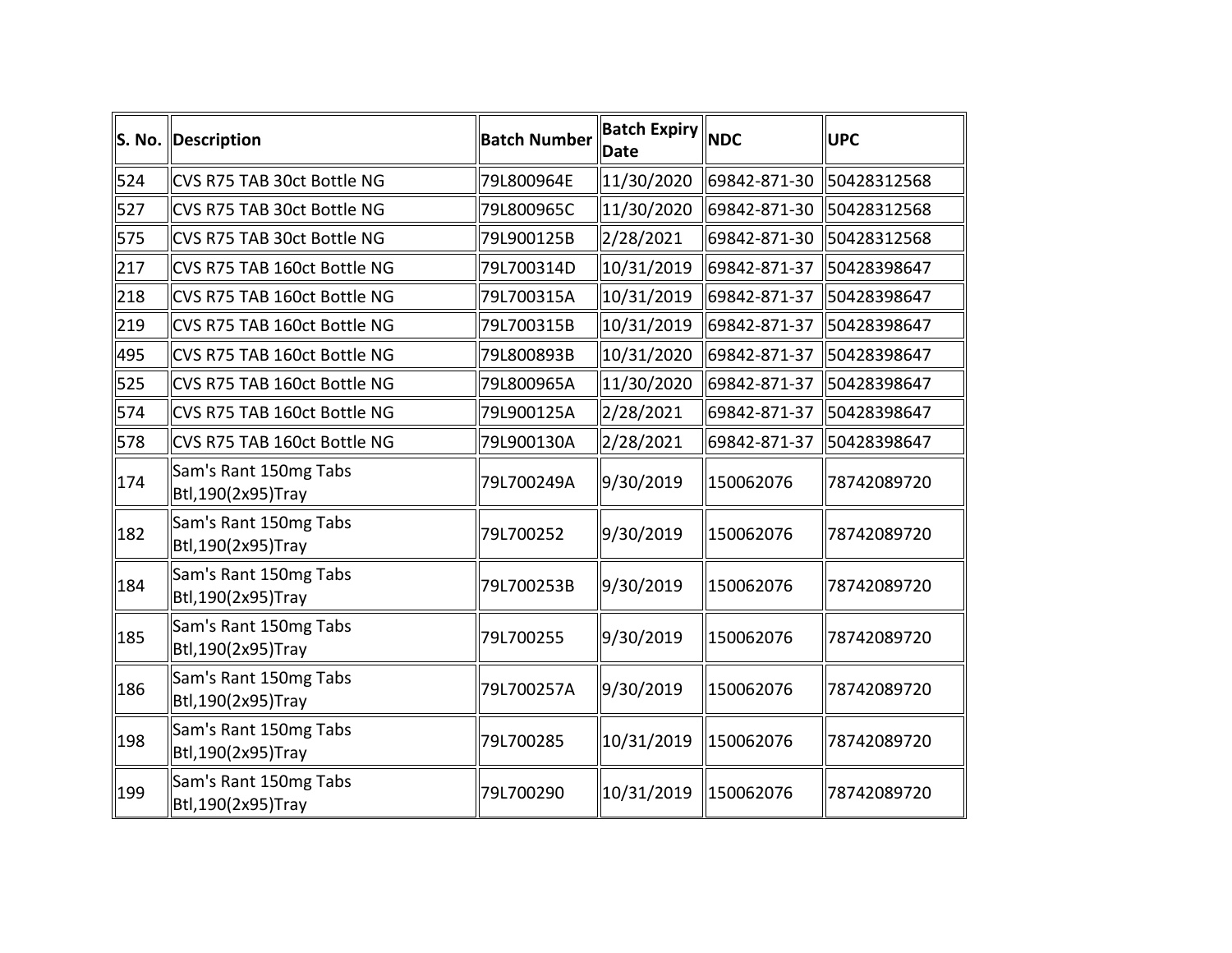|     | S. No. Description                           | <b>Batch Number</b> | <b>Batch Expiry NDC</b><br><b>Date</b> |           | <b>UPC</b>  |
|-----|----------------------------------------------|---------------------|----------------------------------------|-----------|-------------|
| 200 | Sam's Rant 150mg Tabs<br>Btl,190(2x95)Tray   | 79L700291           | 10/31/2019                             | 150062076 | 78742089720 |
| 201 | Sam's Rant 150mg Tabs<br>Btl, 190(2x95) Tray | 79L700292A          | 10/31/2019                             | 150062076 | 78742089720 |
| 228 | Sam's Rant 150mg Tabs<br>Btl, 190(2x95) Tray | 79L700328B          | 11/30/2019                             | 150062076 | 78742089720 |
| 233 | Sam's Rant 150mg Tabs<br>Btl, 190(2x95) Tray | 79L700340           | 11/30/2019                             | 150062076 | 78742089720 |
| 234 | Sam's Rant 150mg Tabs<br>Btl, 190(2x95) Tray | 79L800001A          | 11/30/2019                             | 150062076 | 78742089720 |
| 236 | Sam's Rant 150mg Tabs<br>Btl, 190(2x95) Tray | 79L800001C          | 11/30/2019                             | 150062076 | 78742089720 |
| 246 | Sam's Rant 150mg Tabs<br>Btl, 190(2x95) Tray | 79L800049           | 12/31/2019                             | 150062076 | 78742089720 |
| 247 | Sam's Rant 150mg Tabs<br>Btl, 190(2x95) Tray | 79L800061           | 12/31/2019                             | 150062076 | 78742089720 |
| 248 | Sam's Rant 150mg Tabs<br>Btl, 190(2x95) Tray | 79L800064           | 12/31/2019                             | 150062076 | 78742089720 |
| 251 | Sam's Rant 150mg Tabs<br>Btl, 190(2x95) Tray | 79L800134           | 1/31/2020                              | 150062076 | 78742089720 |
| 252 | Sam's Rant 150mg Tabs<br>Btl, 190(2x95) Tray | 79L800143           | 1/31/2020                              | 150062076 | 78742089720 |
| 254 | Sam's Rant 150mg Tabs<br>Btl, 190(2x95) Tray | 79L800151           | 1/31/2020                              | 150062076 | 78742089720 |
| 255 | Sam's Rant 150mg Tabs<br>Btl,190(2x95)Tray   | 79L800161A          | 1/31/2020                              | 150062076 | 78742089720 |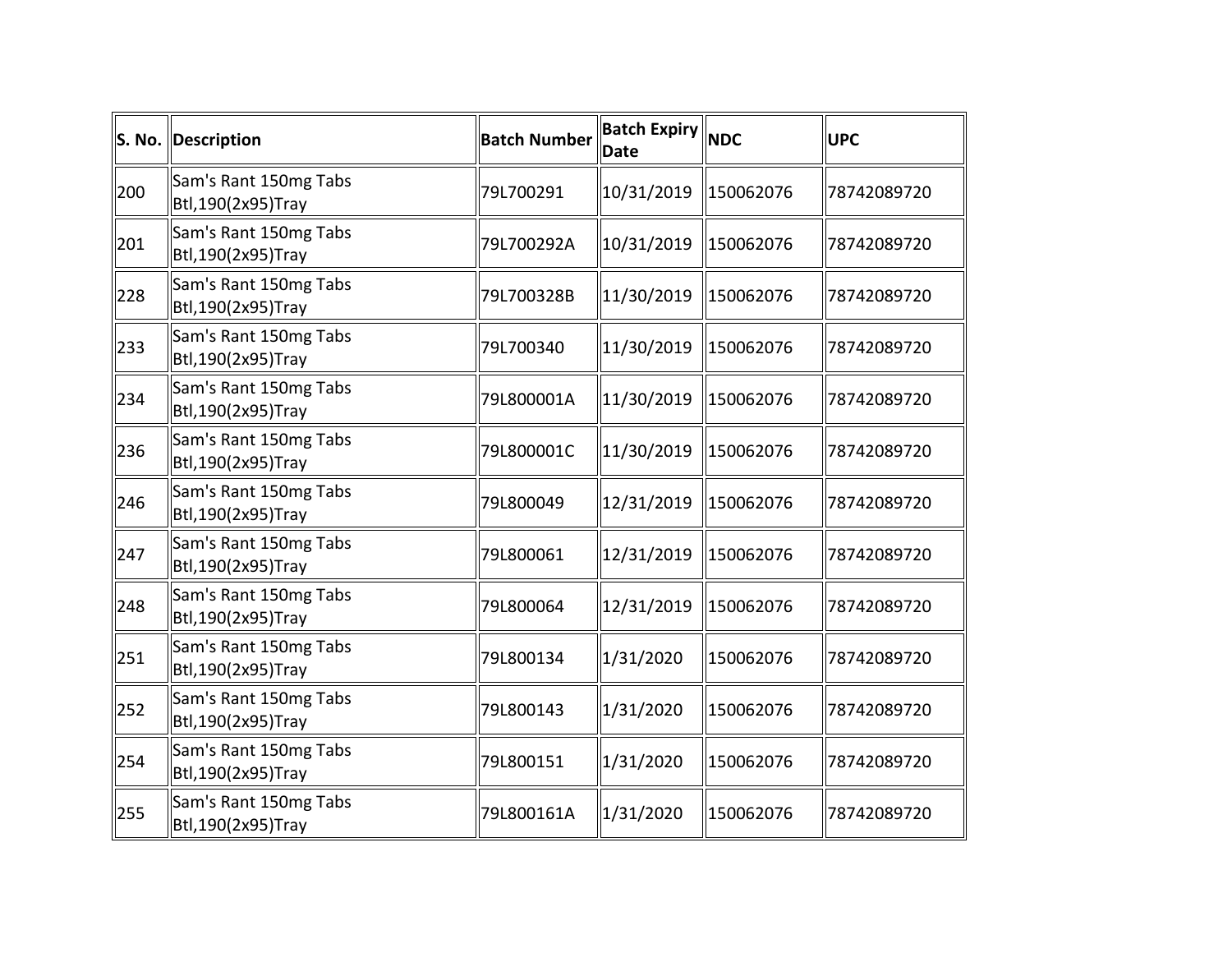|     | S. No. Description                           | <b>Batch Number</b> | <b>Batch Expiry NDC</b><br><b>Date</b> |           | UPC         |
|-----|----------------------------------------------|---------------------|----------------------------------------|-----------|-------------|
| 277 | Sam's Rant 150mg Tabs<br>Btl, 190(2x95) Tray | 79L800263B          | 2/29/2020                              | 150062076 | 78742089720 |
| 278 | Sam's Rant 150mg Tabs<br>Btl, 190(2x95) Tray | 79L800269           | 2/29/2020                              | 150062076 | 78742089720 |
| 279 | Sam's Rant 150mg Tabs<br>Btl, 190(2x95) Tray | 79L800278           | 2/29/2020                              | 150062076 | 78742089720 |
| 295 | Sam's Rant 150mg Tabs<br>Btl, 190(2x95) Tray | 79L800391A          | 3/31/2020                              | 150062076 | 78742089720 |
| 297 | Sam's Rant 150mg Tabs<br>Btl, 190(2x95) Tray | 79L800396A          | 3/31/2020                              | 150062076 | 78742089720 |
| 300 | Sam's Rant 150mg Tabs<br>Btl, 190(2x95) Tray | 79L800408           | 3/31/2020                              | 150062076 | 78742089720 |
| 307 | Sam's Rant 150mg Tabs<br>Btl, 190(2x95) Tray | 79L800428C          | 3/31/2020                              | 150062076 | 78742089720 |
| 309 | Sam's Rant 150mg Tabs<br>Btl, 190(2x95) Tray | 79L800429           | 3/31/2020                              | 150062076 | 78742089720 |
| 311 | Sam's Rant 150mg Tabs<br>Btl, 190(2x95) Tray | 79L800438A          | 3/31/2020                              | 150062076 | 78742089720 |
| 315 | Sam's Rant 150mg Tabs<br>Btl, 190(2x95) Tray | 79L800456           | 4/30/2020                              | 150062076 | 78742089720 |
| 328 | Sam's Rant 150mg Tabs<br>Btl, 190(2x95) Tray | 79L800485C          | 4/30/2020                              | 150062076 | 78742089720 |
| 330 | Sam's Rant 150mg Tabs<br>Btl, 190(2x95) Tray | 79L800486B          | 4/30/2020                              | 150062076 | 78742089720 |
| 341 | Sam's Rant 150mg Tabs<br>Btl, 190(2x95) Tray | 79L800535           | 5/31/2020                              | 150062076 | 78742089720 |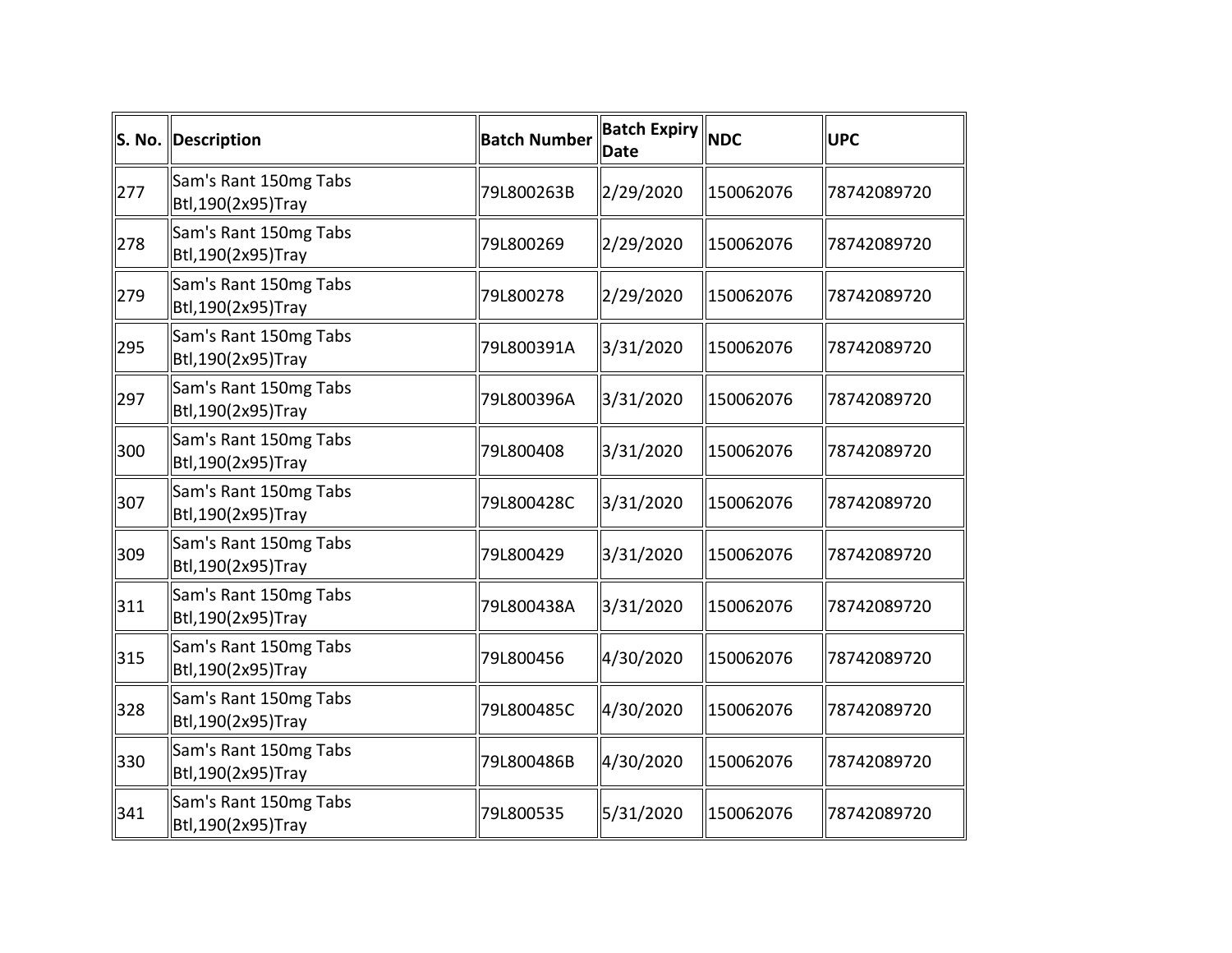| S. No. | Description                                  | <b>Batch Number</b> | <b>Batch Expiry NDC</b><br>Date |           | <b>UPC</b>  |
|--------|----------------------------------------------|---------------------|---------------------------------|-----------|-------------|
| 342    | Sam's Rant 150mg Tabs<br>Btl,190(2x95)Tray   | 79L800537           | 5/31/2020                       | 150062076 | 78742089720 |
| 343    | Sam's Rant 150mg Tabs<br>Btl, 190(2x95) Tray | 79L800541A          | 5/31/2020                       | 150062076 | 78742089720 |
| 357    | Sam's Rant 150mg Tabs<br>Btl, 190(2x95) Tray | 79L800600C          | 5/31/2020                       | 150062076 | 78742089720 |
| 359    | Sam's Rant 150mg Tabs<br>Btl, 190(2x95) Tray | 79L800600E          | 5/31/2020                       | 150062076 | 78742089720 |
| 369    | Sam's Rant 150mg Tabs<br>Btl, 190(2x95) Tray | 79L800648A          | 5/31/2020                       | 150062076 | 78742089720 |
| 370    | Sam's Rant 150mg Tabs<br>Btl, 190(2x95) Tray | 79L800648B          | 5/31/2020                       | 150062076 | 78742089720 |
| 371    | Sam's Rant 150mg Tabs<br>Btl, 190(2x95) Tray | 79L800649           | 5/31/2020                       | 150062076 | 78742089720 |
| 374    | Sam's Rant 150mg Tabs<br>Btl, 190(2x95) Tray | 79L800653           | 6/30/2020                       | 150062076 | 78742089720 |
| 375    | Sam's Rant 150mg Tabs<br>Btl, 190(2x95) Tray | 79L800655           | 6/30/2020                       | 150062076 | 78742089720 |
| 376    | Sam's Rant 150mg Tabs<br>Btl, 190(2x95) Tray | 79L800656A          | 6/30/2020                       | 150062076 | 78742089720 |
| 377    | Sam's Rant 150mg Tabs<br>Btl, 190(2x95) Tray | 79L800656B          | 6/30/2020                       | 150062076 | 78742089720 |
| 378    | Sam's Rant 150mg Tabs<br>Btl, 190(2x95) Tray | 79L800665           | 6/30/2020                       | 150062076 | 78742089720 |
| 403    | Sam's Rant 150mg Tabs<br>Btl, 190(2x95) Tray | 79L800720D          | 7/31/2020                       | 150062076 | 78742089720 |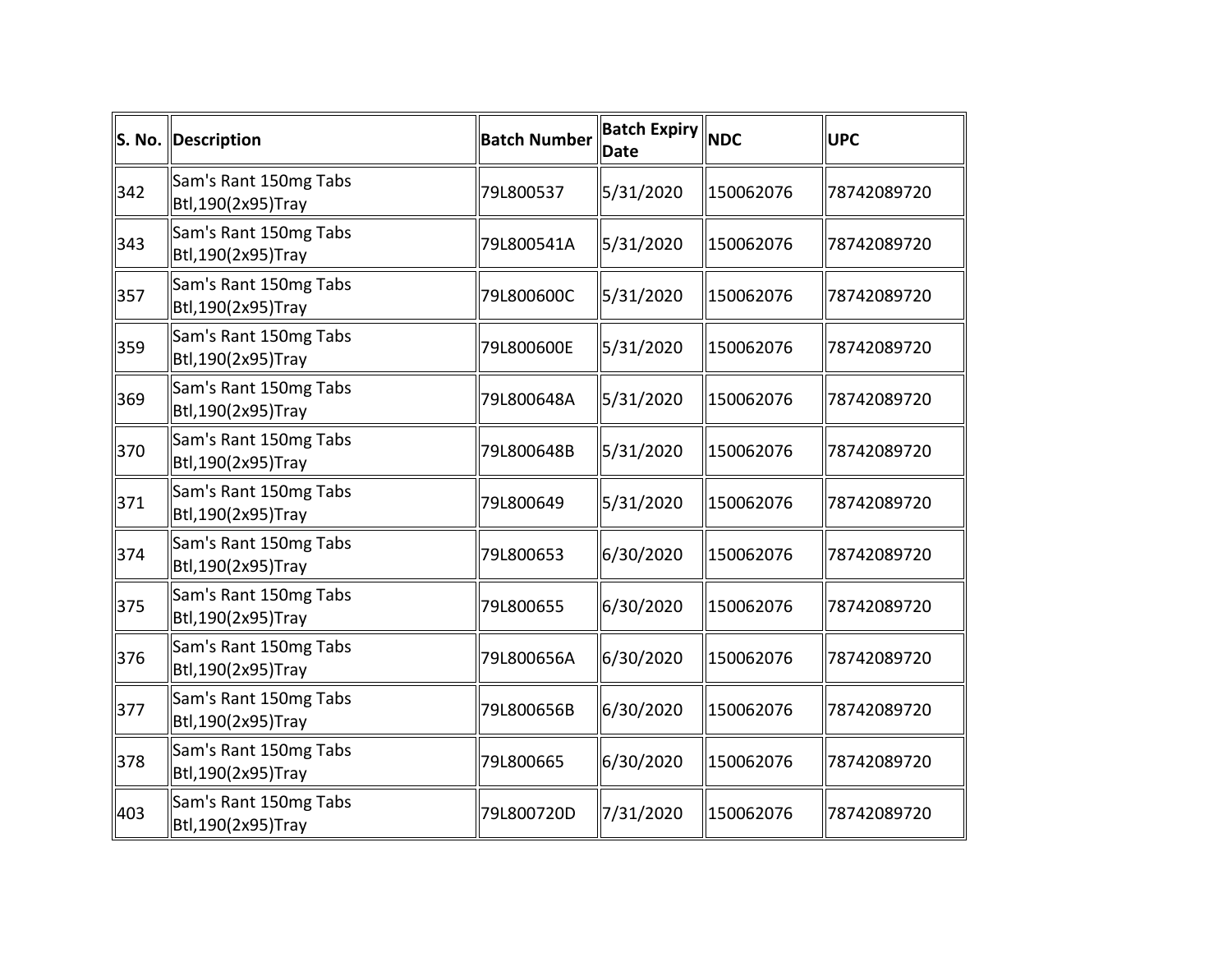|     | S. No. Description                           | <b>Batch Number</b> | <b>Batch Expiry NDC</b><br><b>Date</b> |           | UPC         |
|-----|----------------------------------------------|---------------------|----------------------------------------|-----------|-------------|
| 409 | Sam's Rant 150mg Tabs<br>Btl, 190(2x95) Tray | 79L800723C          | 7/31/2020                              | 150062076 | 78742089720 |
| 410 | Sam's Rant 150mg Tabs<br>Btl, 190(2x95) Tray | 79L800726           | 7/31/2020                              | 150062076 | 78742089720 |
| 412 | Sam's Rant 150mg Tabs<br>Btl, 190(2x95) Tray | 79L800729A          | 7/31/2020                              | 150062076 | 78742089720 |
| 417 | Sam's Rant 150mg Tabs<br>Btl, 190(2x95) Tray | 79L800736           | 7/31/2020                              | 150062076 | 78742089720 |
| 418 | Sam's Rant 150mg Tabs<br>Btl, 190(2x95) Tray | 79L800737           | 7/31/2020                              | 150062076 | 78742089720 |
| 426 | Sam's Rant 150mg Tabs<br>Btl, 190(2x95) Tray | 79L800744           | 7/31/2020                              | 150062076 | 78742089720 |
| 428 | Sam's Rant 150mg Tabs<br>Btl, 190(2x95) Tray | 79L800751A          | 7/31/2020                              | 150062076 | 78742089720 |
| 429 | Sam's Rant 150mg Tabs<br>Btl, 190(2x95) Tray | 79L800751B          | 7/31/2020                              | 150062076 | 78742089720 |
| 433 | Sam's Rant 150mg Tabs<br>Btl, 190(2x95) Tray | 79L800754           | 7/31/2020                              | 150062076 | 78742089720 |
| 437 | Sam's Rant 150mg Tabs<br>Btl, 190(2x95) Tray | 79L800758D          | 8/30/2020                              | 150062076 | 78742089720 |
| 448 | Sam's Rant 150mg Tabs<br>Btl, 190(2x95) Tray | 79L800815B          | 8/30/2020                              | 150062076 | 78742089720 |
| 455 | Sam's Rant 150mg Tabs<br>Btl, 190(2x95) Tray | 79L800825           | 8/30/2020                              | 150062076 | 78742089720 |
| 456 | Sam's Rant 150mg Tabs<br>Btl, 190(2x95) Tray | 79L800829A          | 8/30/2020                              | 150062076 | 78742089720 |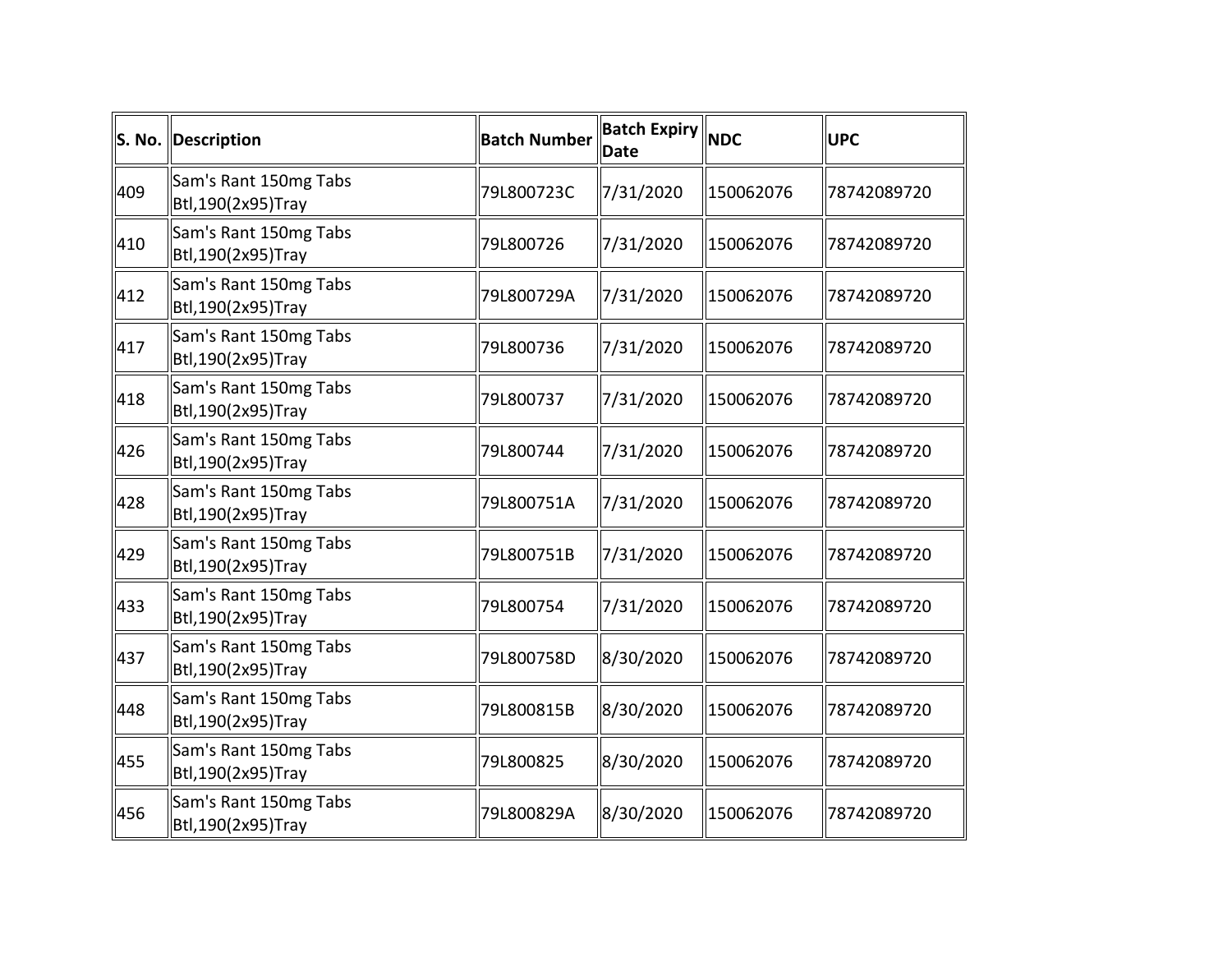|     | S. No. Description                           | <b>Batch Number</b> | <b>Batch Expiry NDC</b><br>Date |           | <b>UPC</b>  |
|-----|----------------------------------------------|---------------------|---------------------------------|-----------|-------------|
| 458 | Sam's Rant 150mg Tabs<br>Btl, 190(2x95) Tray | 79L800831           | 8/31/2020                       | 150062076 | 78742089720 |
| 468 | Sam's Rant 150mg Tabs<br>Btl,190(2x95)Tray   | 79L800850           | 9/30/2020                       | 150062076 | 78742089720 |
| 473 | Sam's Rant 150mg Tabs<br>Btl, 190(2x95) Tray | 79L800851E          | 9/30/2020                       | 150062076 | 78742089720 |
| 478 | Sam's Rant 150mg Tabs<br>Btl, 190(2x95) Tray | 79L800855A          | 9/30/2020                       | 150062076 | 78742089720 |
| 500 | Sam's Rant 150mg Tabs<br>Btl, 190(2x95) Tray | 79L800927B          | 10/31/2020                      | 150062076 | 78742089720 |
| 501 | Sam's Rant 150mg Tabs<br>Btl, 190(2x95) Tray | 79L800928           | 10/31/2020                      | 150062076 | 78742089720 |
| 502 | Sam's Rant 150mg Tabs<br>Btl,190(2x95)Tray   | 79L800932A          | 10/31/2020                      | 150062076 | 78742089720 |
| 503 | Sam's Rant 150mg Tabs<br>Btl, 190(2x95) Tray | 79L800932B          | 10/31/2020                      | 150062076 | 78742089720 |
| 504 | Sam's Rant 150mg Tabs<br>Btl, 190(2x95) Tray | 79L800936           | 10/31/2020                      | 150062076 | 78742089720 |
| 505 | Sam's Rant 150mg Tabs<br>Btl, 190(2x95) Tray | 79L800939           | 10/31/2020                      | 150062076 | 78742089720 |
| 506 | Sam's Rant 150mg Tabs<br>Btl, 190(2x95) Tray | 79L800941           | 10/31/2020                      | 150062076 | 78742089720 |
| 507 | Sam's Rant 150mg Tabs<br>Btl, 190(2x95) Tray | 79L800952A          | 10/31/2020                      | 150062076 | 78742089720 |
| 536 | Sam's Rant 150mg Tabs<br>Btl, 190(2x95) Tray | 79L900020           | 12/31/2020                      | 150062076 | 78742089720 |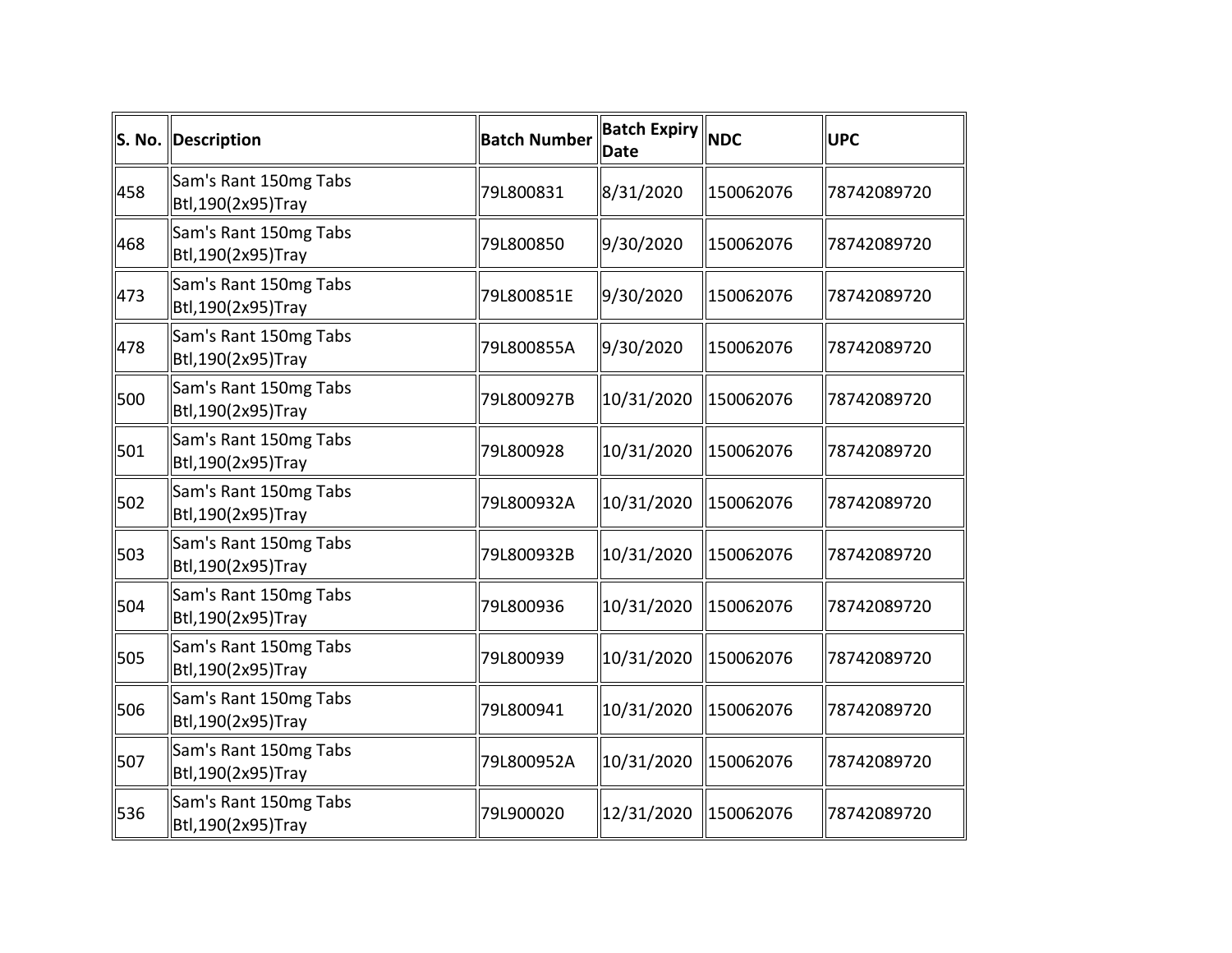|     | S. No. Description                           | <b>Batch Number</b> | <b>Batch Expiry NDC</b><br>Date |              | <b>UPC</b>   |
|-----|----------------------------------------------|---------------------|---------------------------------|--------------|--------------|
| 538 | Sam's Rant 150mg Tabs<br>Btl, 190(2x95) Tray | 79L900021B          | 12/31/2020                      | 150062076    | 78742089720  |
| 544 | Sam's Rant 150mg Tabs<br>Btl, 190(2x95) Tray | 79L900023F          | 12/31/2020                      | 150062076    | 78742089720  |
| 547 | Sam's Rant 150mg Tabs<br>Btl, 190(2x95) Tray | 79L900028A          | 12/31/2020                      | 150062076    | 78742089720  |
| 550 | Sam's Rant 150mg Tabs<br>Btl, 190(2x95) Tray | 79L900036           | 12/31/2020                      | 150062076    | 78742089720  |
| 583 | Sam's Rant 150mg Tabs<br>Btl, 190(2x95) Tray | 79L900160D          | 2/28/2021                       | 150062076    | 78742089720  |
| 584 | Sam's Rant 150mg Tabs<br>Btl,190(2x95)Tray   | 79L900163           | 2/28/2021                       | 150062076    | 78742089720  |
| 585 | Sam's Rant 150mg Tabs<br>Btl, 190(2x95) Tray | 79L900165           | 2/28/2021                       | 150062076    | 78742089720  |
| 586 | Sam's Rant 150mg Tabs<br>Btl, 190(2x95) Tray | 79L900166           | 2/28/2021                       | 150062076    | 78742089720  |
| 587 | Sam's Rant 150mg Tabs<br>Btl, 190(2x95) Tray | 79L900173           | 2/28/2021                       | 150062076    | 78742089720  |
| 592 | Sam's Rant 150mg Tabs<br>Btl, 190(2x95) Tray | 79L900234           | 3/31/2021                       | 150062076    | 78742089720  |
| 202 | Walgreens Ranitidine 150mg Tabs Btl,<br>24   | 79L700292B          | 10/31/2019                      | 0363-0010-34 | 311917126418 |
| 268 | Walgreens Ranitidine 150mg Tabs Btl,<br>24   | 79L800201B          | 1/31/2020                       | 0363-0010-34 | 311917126418 |
| 303 | Walgreens Ranitidine 150mg Tabs Btl,<br>24   | 79L800418C          | 3/31/2020                       | 0363-0010-34 | 311917126418 |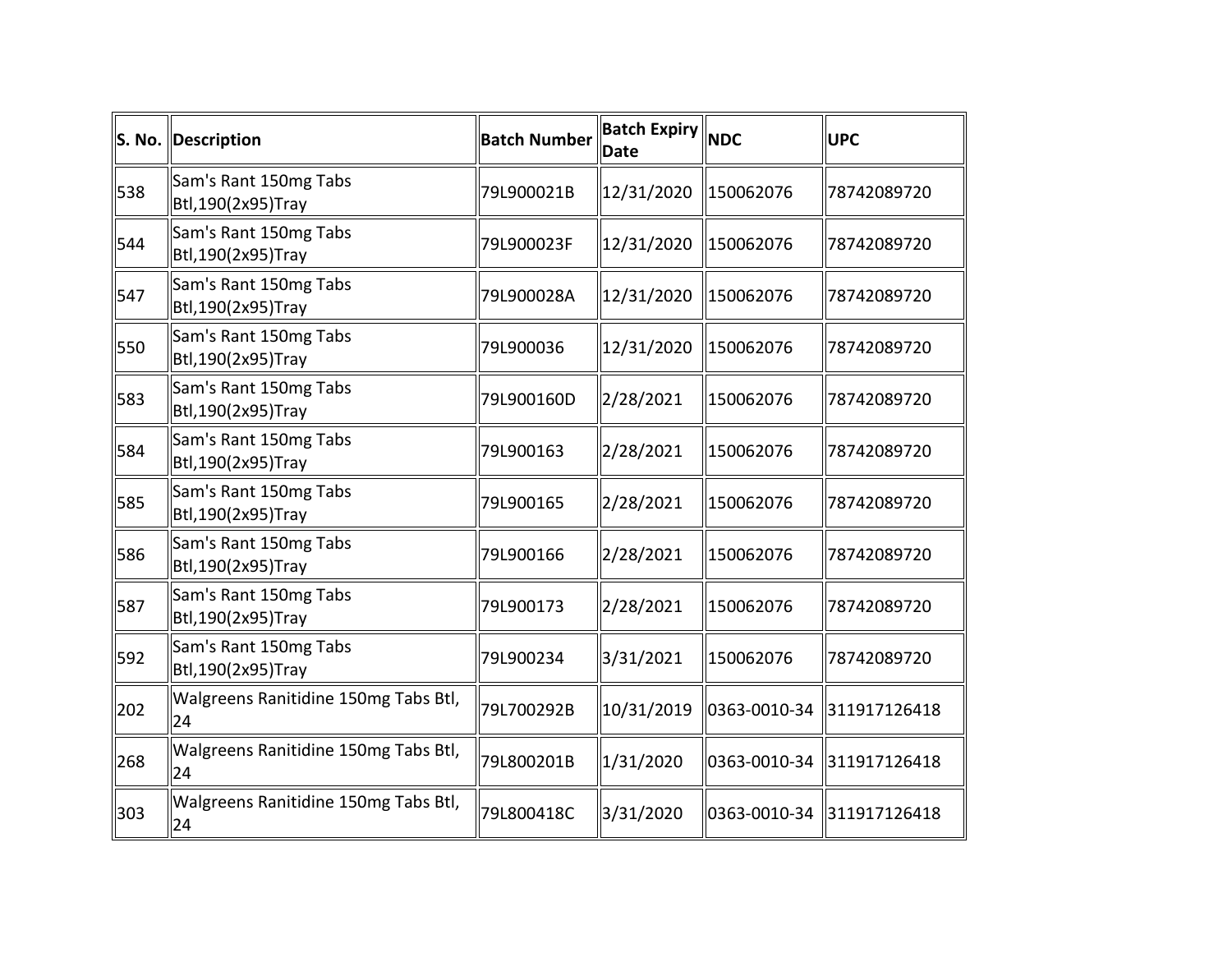| S. No. | Description                                | <b>Batch Number</b> | <b>Batch Expiry NDC</b><br><b>Date</b> |              | <b>UPC</b>   |
|--------|--------------------------------------------|---------------------|----------------------------------------|--------------|--------------|
| 308    | Walgreens Ranitidine 150mg Tabs Btl,<br>24 | 79L800428D          | 3/31/2020                              | 0363-0010-34 | 311917126418 |
| 320    | Walgreens Ranitidine 150mg Tabs Btl,<br>24 | 79L800462E          | 4/30/2020                              | 0363-0010-34 | 311917126418 |
| 344    | Walgreens Ranitidine 150mg Tabs Btl,<br>24 | 79L800541B          | 5/31/2020                              | 0363-0010-34 | 311917126418 |
| 347    | Walgreens Ranitidine 150mg Tabs Btl,<br>24 | 79L800541E          | 5/31/2020                              | 0363-0010-34 | 311917126418 |
| 353    | Walgreens Ranitidine 150mg Tabs Btl,<br>24 | 79L800586B          | 5/31/2020                              | 0363-0010-34 | 311917126418 |
| 383    | Walgreens Ranitidine 150mg Tabs Btl,<br>24 | 79L800679C          | 6/30/2020                              | 0363-0010-34 | 311917126418 |
| 424    | Walgreens Ranitidine 150mg Tabs Btl,<br>24 | 79L800743F          | 7/31/2020                              | 0363-0010-34 | 311917126418 |
| 425    | Walgreens Ranitidine 150mg Tabs Btl,<br>24 | 79L800743G          | 7/31/2020                              | 0363-0010-34 | 311917126418 |
| 430    | Walgreens Ranitidine 150mg Tabs Btl,<br>24 | 79L800751C          | 7/31/2020                              | 0363-0010-34 | 311917126418 |
| 450    | Walgreens Ranitidine 150mg Tabs Btl,<br>24 | 79L800819A          | 8/30/2020                              | 0363-0010-34 | 311917126418 |
| 474    | Walgreens Ranitidine 150mg Tabs Btl,<br>24 | 79L800854A          | 9/30/2020                              | 0363-0010-34 | 311917126418 |
| 475    | Walgreens Ranitidine 150mg Tabs Btl,<br>24 | 79L800854B          | 9/30/2020                              | 0363-0010-34 | 311917126418 |
| 509    | Walgreens Ranitidine 150mg Tabs Btl,<br>24 | 79L800952C          | 10/31/2020                             | 0363-0010-34 | 311917126418 |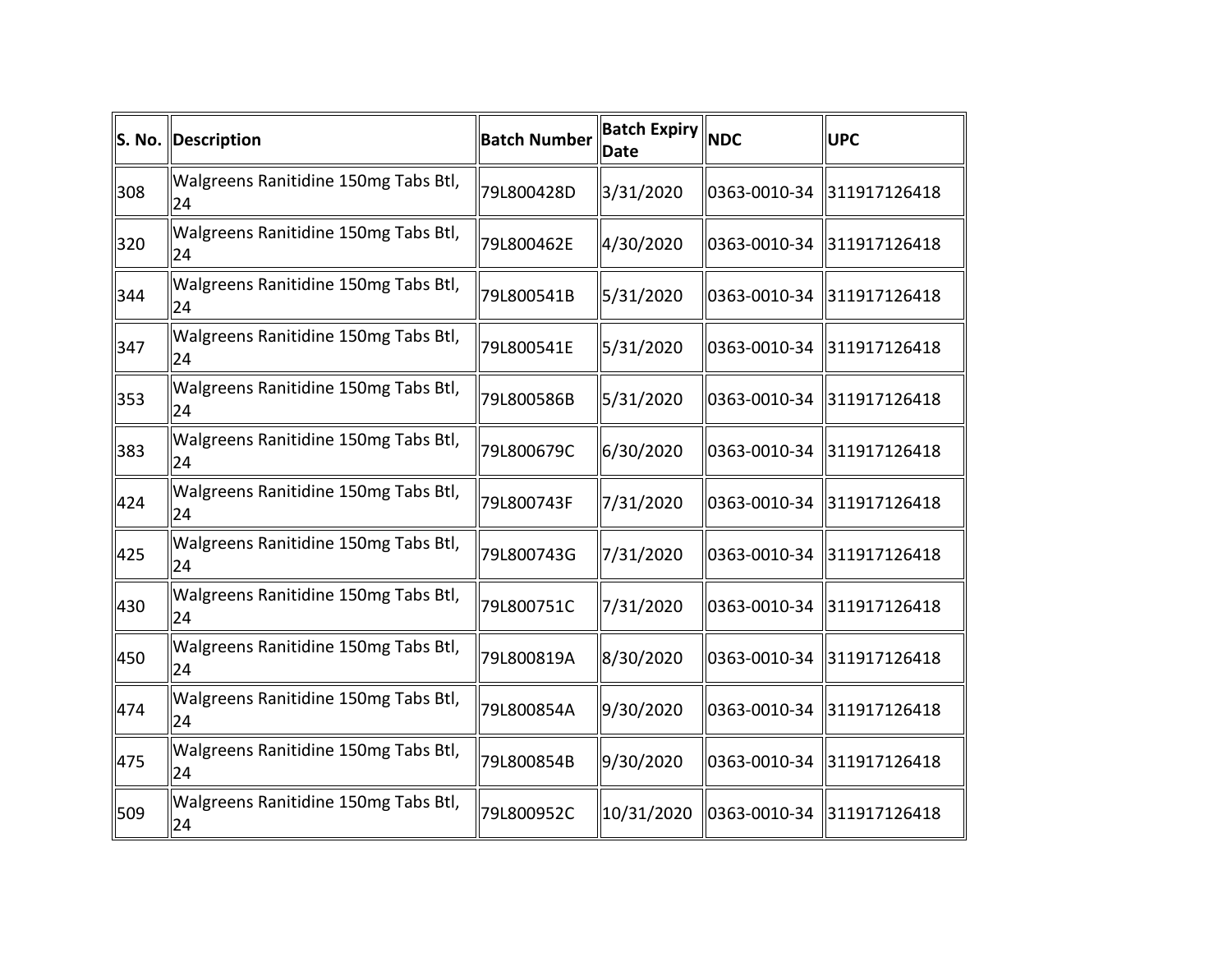| S. No. | Description                                | <b>Batch Number</b> | <b>Batch Expiry NDC</b><br><b>Date</b> |              | <b>UPC</b>   |
|--------|--------------------------------------------|---------------------|----------------------------------------|--------------|--------------|
| 511    | Walgreens Ranitidine 150mg Tabs Btl,<br>24 | 79L800953B          | 10/31/2020                             | 0363-0010-34 | 311917126418 |
| 175    | Walgreens Ranitidine 150mg Tabs Btl,<br>95 | 79L800719A          | 7/31/2020                              | 0363-0010-62 | 311917126432 |
| 203    | Walgreens Ranitidine 150mg Tabs Btl,<br>95 | 79L700292C          | 10/31/2019                             | 0363-0010-62 | 311917126432 |
| 206    | Walgreens Ranitidine 150mg Tabs Btl,<br>95 | 79L700295B          | 10/31/2019                             | 0363-0010-62 | 311917126432 |
| 263    | Walgreens Ranitidine 150mg Tabs Btl,<br>95 | 79L800188D          | 1/31/2020                              | 0363-0010-62 | 311917126432 |
| 264    | Walgreens Ranitidine 150mg Tabs Btl,<br>95 | 79L800192A          | 1/31/2020                              | 0363-0010-62 | 311917126432 |
| 360    | Walgreens Ranitidine 150mg Tabs Btl,<br>95 | 79L800604A          | 5/31/2020                              | 0363-0010-62 | 311917126432 |
| 408    | Walgreens Ranitidine 150mg Tabs Btl,<br>95 | 79L800723B          | 7/31/2020                              | 0363-0010-62 | 311917126432 |
| 453    | Walgreens Ranitidine 150mg Tabs Btl,<br>95 | 79L800819D          | 8/31/2020                              | 0363-0010-62 | 311917126432 |
| 469    | Walgreens Ranitidine 150mg Tabs Btl,<br>95 | 79L800851A          | 9/30/2020                              | 0363-0010-62 | 311917126432 |
| 515    | Walgreens Ranitidine 150mg Tabs Btl,<br>95 | 79L800953F          | 10/31/2020                             | 0363-0010-62 | 311917126432 |
| 541    | Walgreens Ranitidine 150mg Tabs Btl,<br>95 | 79L900023C          | 12/31/2020                             | 0363-0010-62 | 311917126432 |
| 595    | Walgreens Ranitidine 150mg Tabs Btl,<br>95 | 79L900267A          | 4/30/2021                              | 0363-0010-62 | 311917126432 |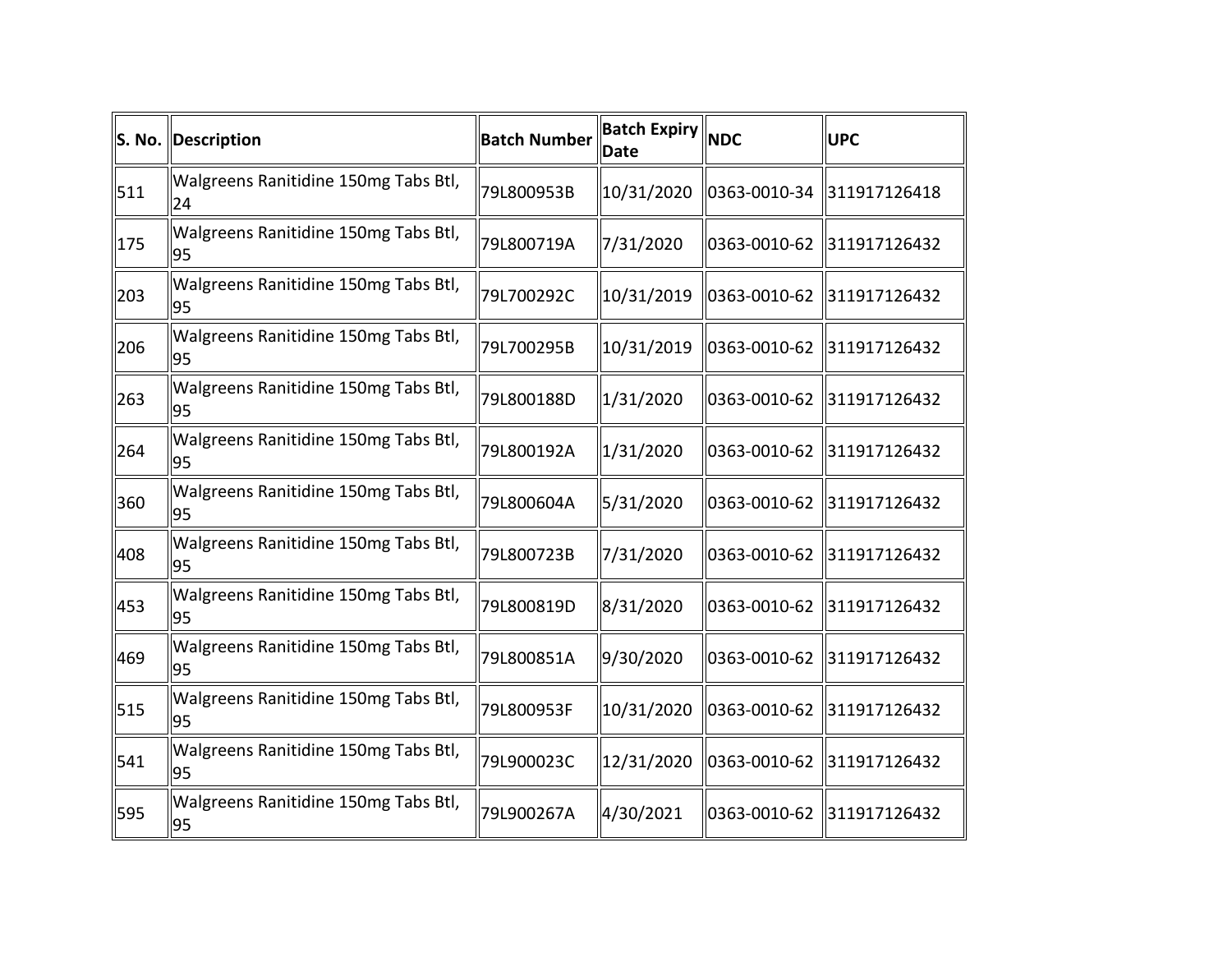|     | S. No. Description                               | <b>Batch Number</b> | <b>Batch Expiry NDC</b><br>Date |               | <b>UPC</b>   |
|-----|--------------------------------------------------|---------------------|---------------------------------|---------------|--------------|
| 213 | Walgreens Ranitidine 75mg Tab 30Ct<br><b>Btl</b> | 79L700313B          | 10/31/2019                      | 0363-0131-30  | 311917161648 |
| 214 | Walgreens Ranitidine 75mg Tab 30Ct<br><b>Btl</b> | 79L700314A          | 10/31/2019                      | 0363-0131-30  | 311917161648 |
| 332 | Walgreens Ranitidine 75mg Tab 30Ct<br>Btl        | 79L800500B          | 4/30/2020                       | 0363-0131-30  | 311917161648 |
| 337 | Walgreens Ranitidine 75mg Tab 30Ct<br><b>Btl</b> | 79L800503D          | 4/30/2020                       | 10363-0131-30 | 311917161648 |
| 439 | Walgreens Ranitidine 75mg Tab 30Ct<br><b>Btl</b> | 79L800786B          | 8/31/2020                       | 0363-0131-30  | 311917161648 |
| 441 | Walgreens Ranitidine 75mg Tab 30Ct<br><b>Btl</b> | 79L800787B          | 8/31/2020                       | 0363-0131-30  | 311917161648 |
| 497 | Walgreens Ranitidine 75mg Tab 30Ct<br>Btl        | 79L800893D          | 10/31/2020                      | 0363-0131-30  | 311917161648 |
| 520 | Walgreens Ranitidine 75mg Tab 30Ct<br><b>Btl</b> | 79L800964A          | 11/30/2020                      | 0363-0131-30  | 311917161648 |
| 526 | Walgreens Ranitidine 75mg Tab 30Ct<br>Btl        | 79L800965B          | 11/30/2020                      | 0363-0131-30  | 311917161648 |
| 215 | Walgreens Ranitidine 75mg Tab 80Ct<br><b>Btl</b> | 79L700314B          | 10/31/2019                      | 0363-0131-80  | 311917161655 |
| 331 | Walgreens Ranitidine 75mg Tab 80Ct<br>Btl        | 79L800500A          | 4/30/2020                       | 0363-0131-80  | 311917161655 |
| 336 | Walgreens Ranitidine 75mg Tab 80Ct<br>Btl        | 79L800503C          | 4/30/2020                       | 0363-0131-80  | 311917161655 |
| 443 | Walgreens Ranitidine 75mg Tab 80Ct<br>Btl        | 79L800787D          | 8/31/2020                       | 0363-0131-80  | 311917161655 |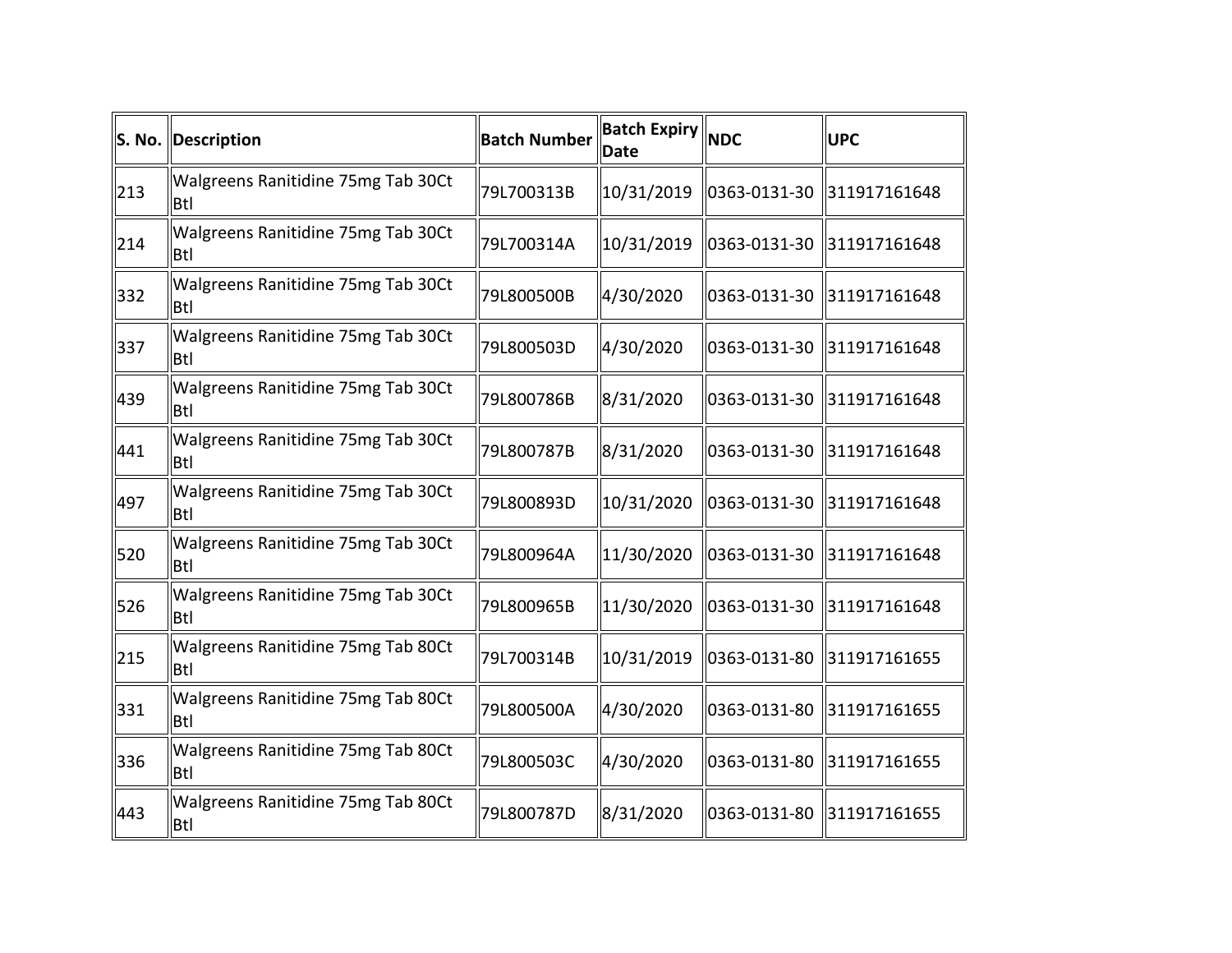|     | S. No. Description                        | <b>Batch Number</b> | <b>Batch Expiry NDC</b><br>Date |              | <b>UPC</b>   |
|-----|-------------------------------------------|---------------------|---------------------------------|--------------|--------------|
| 517 | Walgreens Ranitidine 75mg Tab 80Ct<br>Btl | 79L800961B          | 11/30/2020                      | 0363-0131-80 | 311917161655 |
| 530 | Walgreens Ranitidine 75mg Tab 80Ct<br>Btl | 79L800967D          | 11/30/2020                      | 0363-0131-80 | 311917161655 |
| 180 | Walgreens Ranitidne 150mg 65 Ct Btl       | 79L700250D          | 9/30/2019                       | 0363-0010-61 | 311917173207 |
| 207 | Walgreens Ranitidne 150mg 65 Ct Btl       | 79L700295C          | 10/31/2019                      | 0363-0010-61 | 311917173207 |
| 265 | Walgreens Ranitidne 150mg 65 Ct Btl       | 79L800192B          | 1/31/2020                       | 0363-0010-61 | 311917173207 |
| 269 | Walgreens Ranitidne 150mg 65 Ct Btl       | 79L800201C          | 1/31/2020                       | 0363-0010-61 | 311917173207 |
| 345 | Walgreens Ranitidne 150mg 65 Ct Btl       | 79L800541C          | 5/31/2020                       | 0363-0010-61 | 311917173207 |
| 394 | Walgreens Ranitidne 150mg 65 Ct Btl       | 79L800716B          | 6/30/2020                       | 0363-0010-61 | 311917173207 |
| 402 | Walgreens Ranitidne 150mg 65 Ct Btl       | 79L800720B          | 7/31/2020                       | 0363-0010-61 | 311917173207 |
| 431 | Walgreens Ranitidne 150mg 65 Ct Btl       | 79L800751D          | 7/31/2020                       | 0363-0010-61 | 311917173207 |
| 436 | Walgreens Ranitidne 150mg 65 Ct Btl       | 79L800758C          | 8/31/2020                       | 0363-0010-61 | 311917173207 |
| 465 | Walgreens Ranitidne 150mg 65 Ct Btl       | 79L800845B          | 8/31/2020                       | 0363-0010-61 | 311917173207 |
| 540 | Walgreens Ranitidne 150mg 65 Ct Btl       | 79L900023B          | 12/31/2020                      | 0363-0010-61 | 311917173207 |
| 188 | Walgreens R150 Tab 200Ct Btl              | 79L700258A          | 9/30/2019                       | 0363-0010-01 | 311917175997 |
| 191 | Walgreens R150 Tab 200Ct Btl              | 79L700261B          | 9/30/2019                       | 0363-0010-01 | 311917175997 |
| 257 | Walgreens R150 Tab 200Ct Btl              | 79L800161C          | $\ 1/31/2020$                   | 0363-0010-01 | 311917175997 |
| 319 | Walgreens R150 Tab 200Ct Btl              | 79L800462D          | 4/30/2020                       | 0363-0010-01 | 311917175997 |
| 327 | Walgreens R150 Tab 200Ct Btl              | 79L800485B          | 4/30/2020                       | 0363-0010-01 | 311917175997 |
| 393 | Walgreens R150 Tab 200Ct Btl              | 79L800716A          | 6/30/2020                       | 0363-0010-01 | 311917175997 |
| 419 | Walgreens R150 Tab 200Ct Btl              | 79L800743A          | 7/31/2020                       | 0363-0010-01 | 311917175997 |
| 420 | Walgreens R150 Tab 200Ct Btl              | 79L800743B          | 7/31/2020                       | 0363-0010-01 | 311917175997 |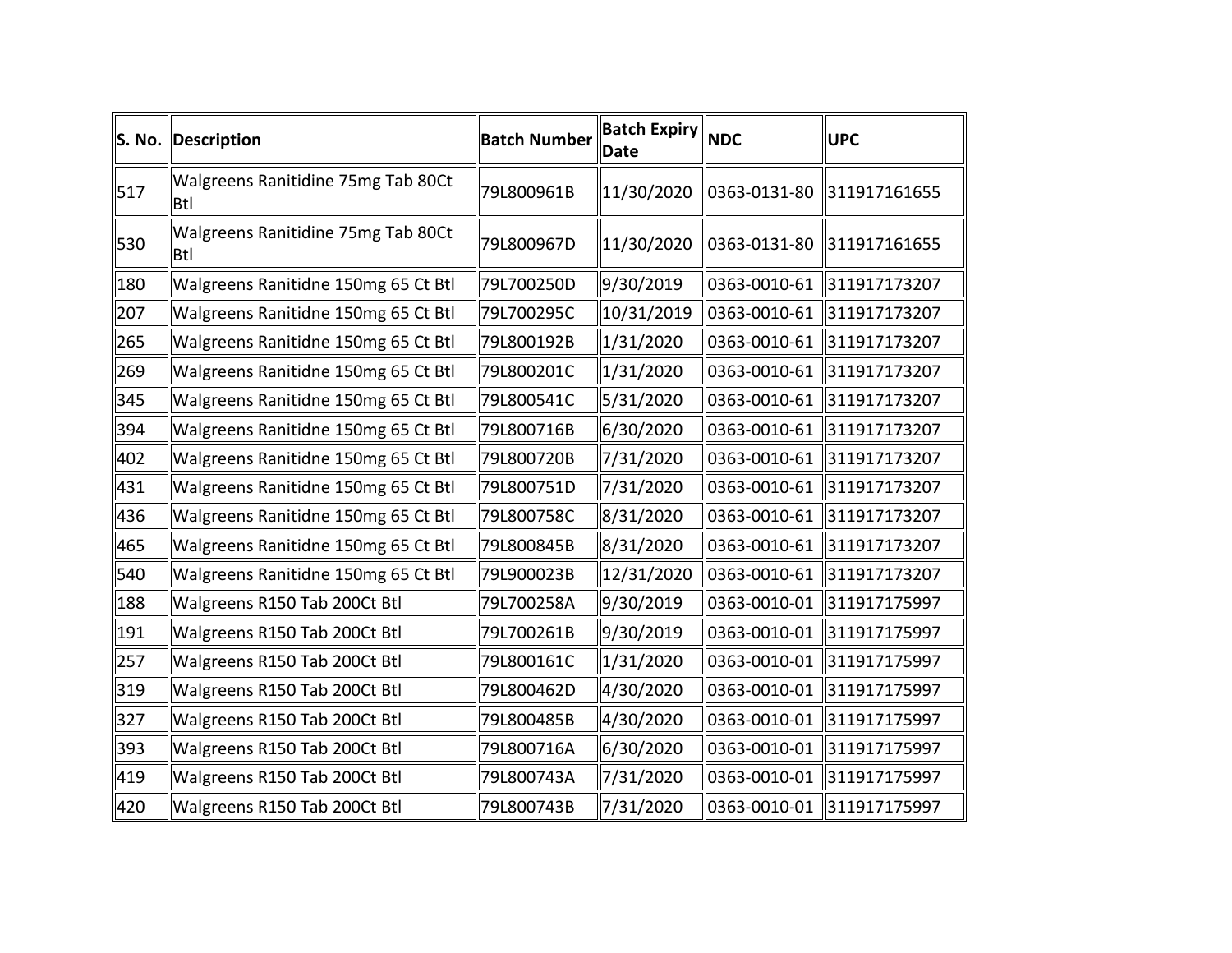| S. No. | Description                  | <b>Batch Number</b> | <b>Batch Expiry NDC</b><br><b>Date</b> |              | <b>UPC</b>                 |
|--------|------------------------------|---------------------|----------------------------------------|--------------|----------------------------|
| 451    | Walgreens R150 Tab 200Ct Btl | 79L800819B          | 8/30/2020                              | 0363-0010-01 | 311917175997               |
| 464    | Walgreens R150 Tab 200Ct Btl | 79L800845A          | 8/31/2020                              | 0363-0010-01 | 311917175997               |
| 531    | Walgreens R150 Tab 200Ct Btl | 79L900008A          | 12/31/2020                             |              | 0363-0010-01 311917175997  |
| 559    | Walgreens R150 Tab 200Ct Btl | 79L900046D          | 1/31/2021                              | 0363-0010-01 | 311917175997               |
| 560    | Walgreens R150 Tab 200Ct Btl | 79L900051A          | 1/31/2021                              | 0363-0010-01 | 311917175997               |
| 607    | Walgreens R150 Tab 200Ct Btl | L900171             | 10/31/2020                             | 0363-0010-01 | 311917175997               |
| 608    | Walgreens R150 Tab 200Ct Btl | L900174             | 10/31/2020                             | 0363-0010-01 | 311917175997               |
| 609    | Walgreens R150 Tab 200Ct Btl | L900199             | 10/31/2020                             | 0363-0010-01 | 311917175997               |
| 250    | CDMA R150 TAB 24ct BTL       | 79L800114B          | 1/31/2020                              |              |                            |
| 435    | CDMA R150 TAB 24ct BTL       | 79L800758B          | 8/31/2020                              | 63868-480-24 | 635515996434               |
| 470    | CDMA R150 TAB 24ct BTL       | 79L800851B          | 9/30/2020                              | 63868-480-24 | 635515996434               |
| 542    | CDMA R150 TAB 24ct BTL       | 79L900023D          | 12/31/2020                             | 63868-480-24 | 635515996434               |
| 557    | CDMA R150 TAB 24ct BTL       | 79L900046B          | $\ 1/31/2021$                          |              | 63868-480-24 635515996434  |
| 305    | CDMA R150 TAB 50ct BTL       | 79L800428A          | 3/31/2020                              |              | 63868-480-50 635515996441  |
| 471    | CDMA R150 TAB 50ct BTL       | 79L800851C          | 9/30/2020                              |              | 63868-480-50 635515996441  |
| 543    | CDMA R150 TAB 50ct BTL       | 79L900023E          | 12/31/2020                             | 63868-480-50 | 635515996441               |
| 558    | CDMA R150 TAB 50ct BTL       | 79L900046C          | 1/31/2021                              |              | 63868-480-50 635515996441  |
| 334    | CDMA R75 TAB 60ct BTL        | 79L800503A          | 4/30/2020                              |              | 63868-482-60 635515996458  |
| 577    | CDMA R75 TAB 60ct BTL        | 79L900125D          | 2/28/2021                              |              | 63868-482-60 635515996458  |
| 579    | CDMA R75 TAB 60ct BTL        | 79L900130B          | 2/28/2021                              |              | 63868-482-60 635515996458  |
| 335    | CDMA R75 TAB 30ct BTL        | 79L800503B          | 4/30/2020                              |              | 63868-482-30 635515996465  |
| 521    | CDMA R75 TAB 30ct BTL        | 79L800964B          | 11/30/2020                             |              | 63868-482-30 635515996465  |
| 522    | CDMA R75 TAB 30ct BTL        | 79L800964C          | 11/30/2020                             |              | 63868-482-30  635515996465 |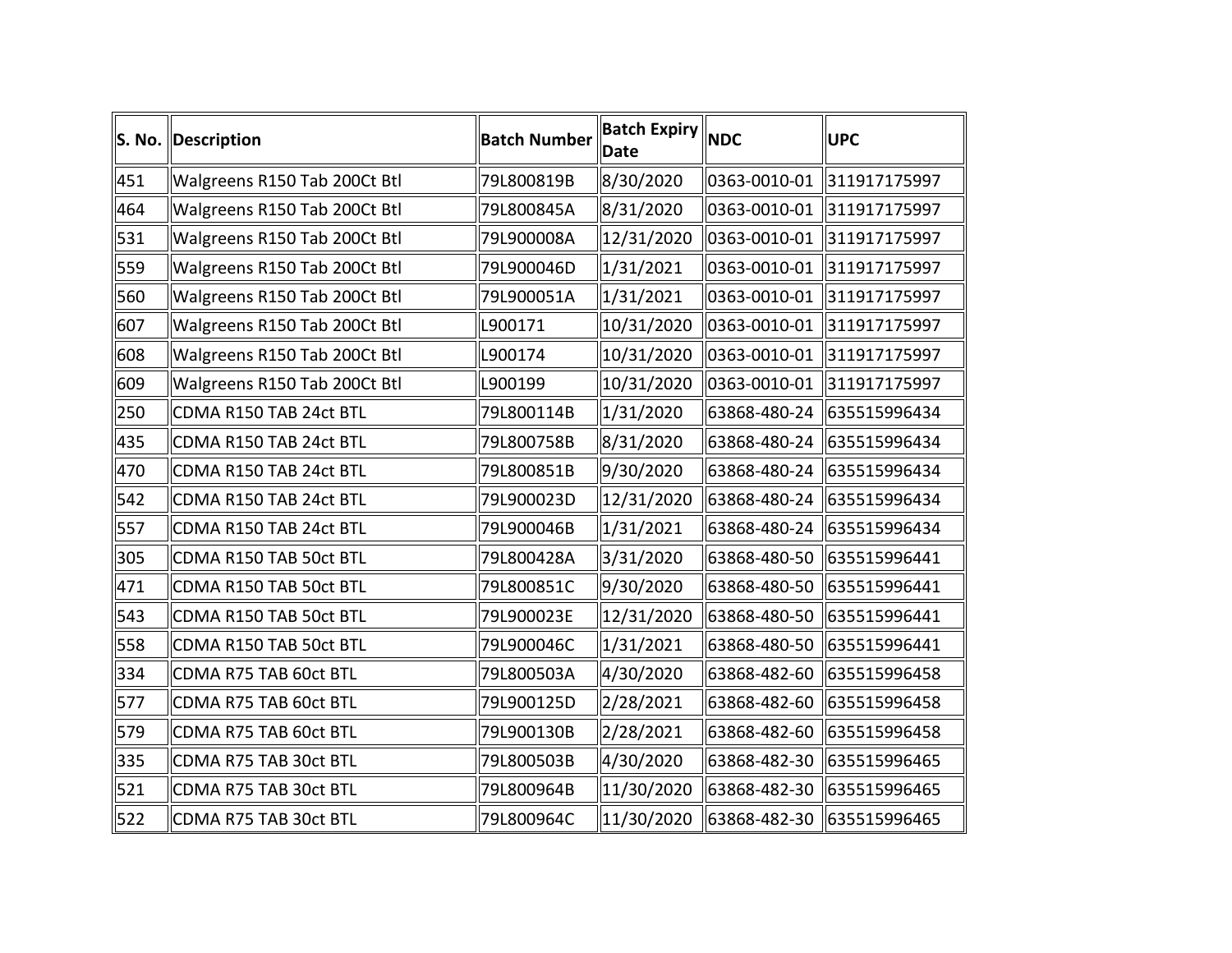|     | S. No. Description             | <b>Batch Number</b> | <b>Batch Expiry</b><br><b>Date</b> | <b>NDC</b>   | <b>UPC</b>                  |
|-----|--------------------------------|---------------------|------------------------------------|--------------|-----------------------------|
| 528 | CDMA R75 TAB 30ct BTL          | 79L800967B          | 11/30/2020                         |              | 63868-482-30   635515996465 |
| 183 | WALMART R150 TAB 65ct BTL CP32 | 79L700253A          | 9/30/2019                          | 49035-404-61 | 681131023962                |
| 192 | WALMART R150 TAB 65ct BTL CP32 | 79L700272           | 9/30/2019                          | 49035-404-61 | 681131023962                |
| 194 | WALMART R150 TAB 65ct BTL CP32 | 79L700279           | 9/30/2019                          | 49035-404-61 | 681131023962                |
| 196 | WALMART R150 TAB 65ct BTL CP32 | 79L700281A          | 10/31/2019                         | 49035-404-61 | 681131023962                |
| 204 | WALMART R150 TAB 65ct BTL CP32 | 79L700292D          | 10/31/2019                         | 49035-404-61 | 681131023962                |
| 205 | WALMART R150 TAB 65ct BTL CP32 | 79L700295A          | 10/31/2019                         | 49035-404-61 | 681131023962                |
| 208 | WALMART R150 TAB 65ct BTL CP32 | 79L700295E          | 10/31/2019                         | 49035-404-61 | 681131023962                |
| 227 | WALMART R150 TAB 65ct BTL CP32 | 79L700328A          | 11/30/2019                         | 49035-404-61 | 681131023962                |
| 230 | WALMART R150 TAB 65ct BTL CP32 | 79L700337           | 11/30/2019                         | 49035-404-61 | 681131023962                |
| 231 | WALMART R150 TAB 65ct BTL CP32 | 79L700338A          | 11/30/2019                         |              | 49035-404-61  681131023962  |
| 235 | WALMART R150 TAB 65ct BTL CP32 | 79L800001B          | 11/30/2019                         | 49035-404-61 | 681131023962                |
| 237 | WALMART R150 TAB 65ct BTL CP32 | 79L800003           | 12/31/2019                         |              | 49035-404-61   681131023962 |
| 253 | WALMART R150 TAB 65ct BTL CP32 | 79L800149B          | 1/31/2020                          | 49035-404-61 | 681131023962                |
| 258 | WALMART R150 TAB 65ct BTL CP32 | 79L800182A          | 1/31/2020                          |              | 49035-404-61 681131023962   |
| 259 | WALMART R150 TAB 65ct BTL CP32 | 79L800182B          | 1/31/2020                          | 49035-404-61 | 681131023962                |
| 260 | WALMART R150 TAB 65ct BTL CP32 | 79L800188A          | 1/31/2020                          |              | 49035-404-61 681131023962   |
| 266 | WALMART R150 TAB 65ct BTL CP32 | 79L800192C          | 1/31/2020                          | 49035-404-61 | 681131023962                |
| 267 | WALMART R150 TAB 65ct BTL CP32 | 79L800201A          | 1/31/2020                          | 49035-404-61 | 681131023962                |
| 281 | WALMART R150 TAB 65ct BTL CP32 | 79L800324           | 2/29/2020                          | 49035-404-61 | 681131023962                |
| 283 | WALMART R150 TAB 65ct BTL CP32 | 79L800328           | 2/29/2020                          | 49035-404-61 | 681131023962                |
| 289 | WALMART R150 TAB 65ct BTL CP32 | 79L800372           | 3/31/2020                          | 49035-404-61 | 681131023962                |
| 290 | WALMART R150 TAB 65ct BTL CP32 | 79L800373A          | 3/31/2020                          |              | 49035-404-61 681131023962   |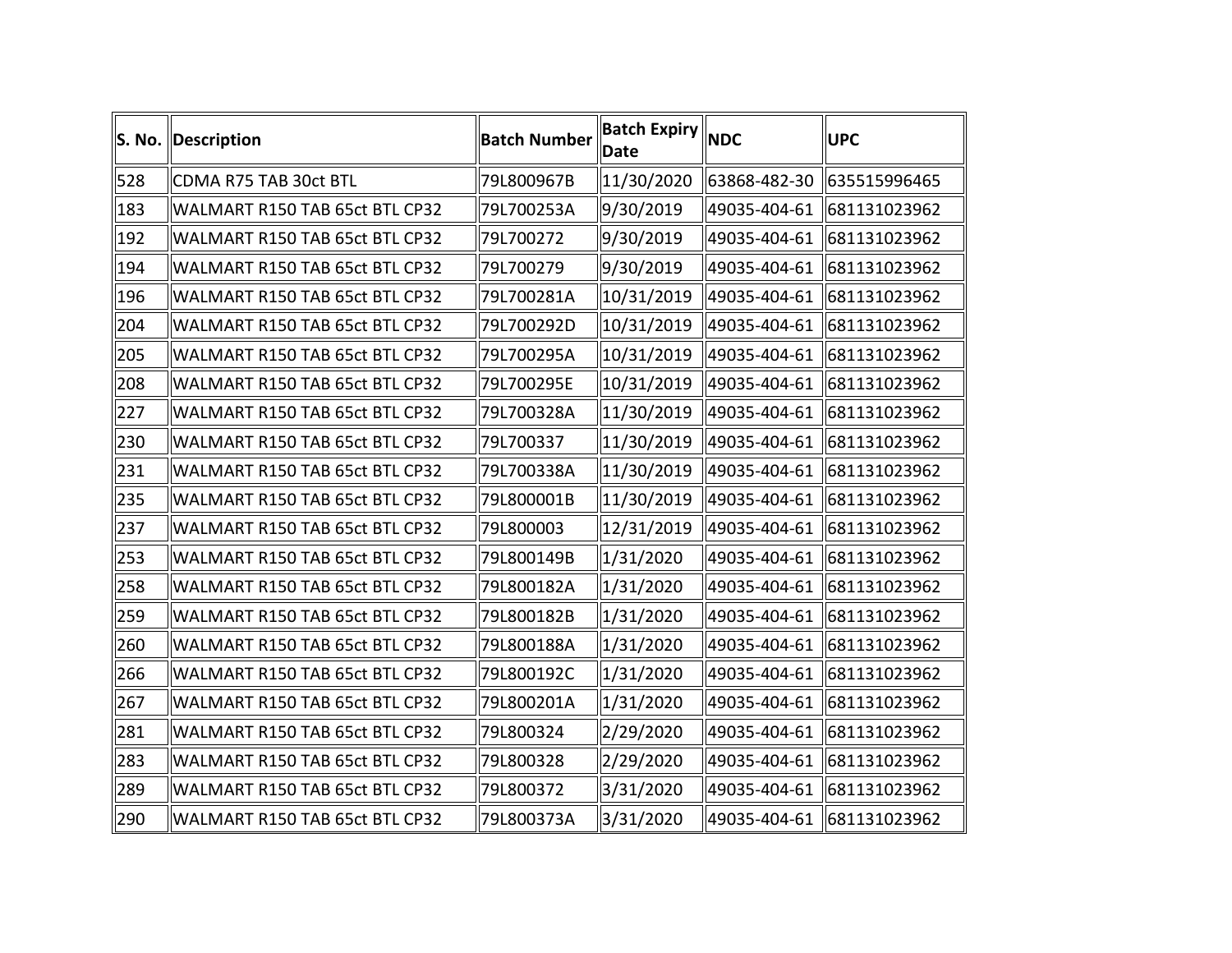|     | S. No. Description             | <b>Batch Number</b> | <b>Batch Expiry</b> NDC<br><b>Date</b> |              | <b>UPC</b>                  |
|-----|--------------------------------|---------------------|----------------------------------------|--------------|-----------------------------|
| 291 | WALMART R150 TAB 65ct BTL CP32 | 79L800373B          | 3/31/2020                              |              | 49035-404-61 681131023962   |
| 292 | WALMART R150 TAB 65ct BTL CP32 | 79L800377A          | 3/31/2020                              |              | 49035-404-61 681131023962   |
| 302 | WALMART R150 TAB 65ct BTL CP32 | 79L800418B          | 3/31/2020                              |              | 49035-404-61 681131023962   |
| 312 | WALMART R150 TAB 65ct BTL CP32 | 79L800438B          | 3/31/2020                              | 49035-404-61 | 681131023962                |
| 314 | WALMART R150 TAB 65ct BTL CP32 | 79L800453           | 4/30/2020                              |              | 49035-404-61 681131023962   |
| 176 | Walmart Ran 150 mg 220 CT Btl  | 79L700249B          | 9/30/2019                              |              | 49035-404-65 681131053945   |
| 181 | Walmart Ran 150 mg 220 CT Btl  | 79L700250E          | 9/30/2019                              |              | 49035-404-65 681131053945   |
| 187 | Walmart Ran 150 mg 220 CT Btl  | 79L700257B          | 9/30/2019                              |              | 49035-404-65 681131053945   |
| 189 | Walmart Ran 150 mg 220 CT Btl  | 79L700258B          | 9/30/2019                              |              | 49035-404-65 681131053945   |
| 190 | Walmart Ran 150 mg 220 CT Btl  | 79L700261A          | 9/30/2019                              |              | 49035-404-65 681131053945   |
| 193 | Walmart Ran 150 mg 220 CT Btl  | 79L700276           | 9/30/2019                              |              | 49035-404-65 681131053945   |
| 195 | Walmart Ran 150 mg 220 CT Btl  | 79L700280           | 9/30/2019                              |              | 49035-404-65 681131053945   |
| 197 | Walmart Ran 150 mg 220 CT Btl  | 79L700281B          | $\parallel$ 10/31/2019                 |              | 49035-404-65 681131053945   |
| 210 | Walmart Ran 150 mg 220 CT Btl  | 79L700296B          | $\ 10/31/2019$                         |              | 49035-404-65 681131053945   |
| 211 | Walmart Ran 150 mg 220 CT Btl  | 79L700297           | 10/31/2019                             |              | 49035-404-65 681131053945   |
| 222 | Walmart Ran 150 mg 220 CT Btl  | 79L700322           | $\parallel$ 11/30/2019                 |              | 49035-404-65 681131053945   |
| 223 | Walmart Ran 150 mg 220 CT Btl  | 79L700323           | 11/30/2019                             |              | 49035-404-65 681131053945   |
| 226 | Walmart Ran 150 mg 220 CT Btl  | 79L700327C          | 11/30/2019                             |              | 49035-404-65 681131053945   |
| 229 | Walmart Ran 150 mg 220 CT Btl  | 79L700331           | 11/30/2019                             |              | 49035-404-65 681131053945   |
| 232 | Walmart Ran 150 mg 220 CT Btl  | 79L700338B          | $\parallel$ 11/30/2019                 |              | 49035-404-65 681131053945   |
| 238 | Walmart Ran 150 mg 220 CT Btl  | 79L800006           | 12/31/2019                             |              | 49035-404-65 681131053945   |
| 239 | Walmart Ran 150 mg 220 CT Btl  | 79L800010           | $\ $ 12/31/2019                        |              | 49035-404-65 681131053945   |
| 240 | Walmart Ran 150 mg 220 CT Btl  | 79L800011           | 12/31/2019                             |              | 49035-404-65   681131053945 |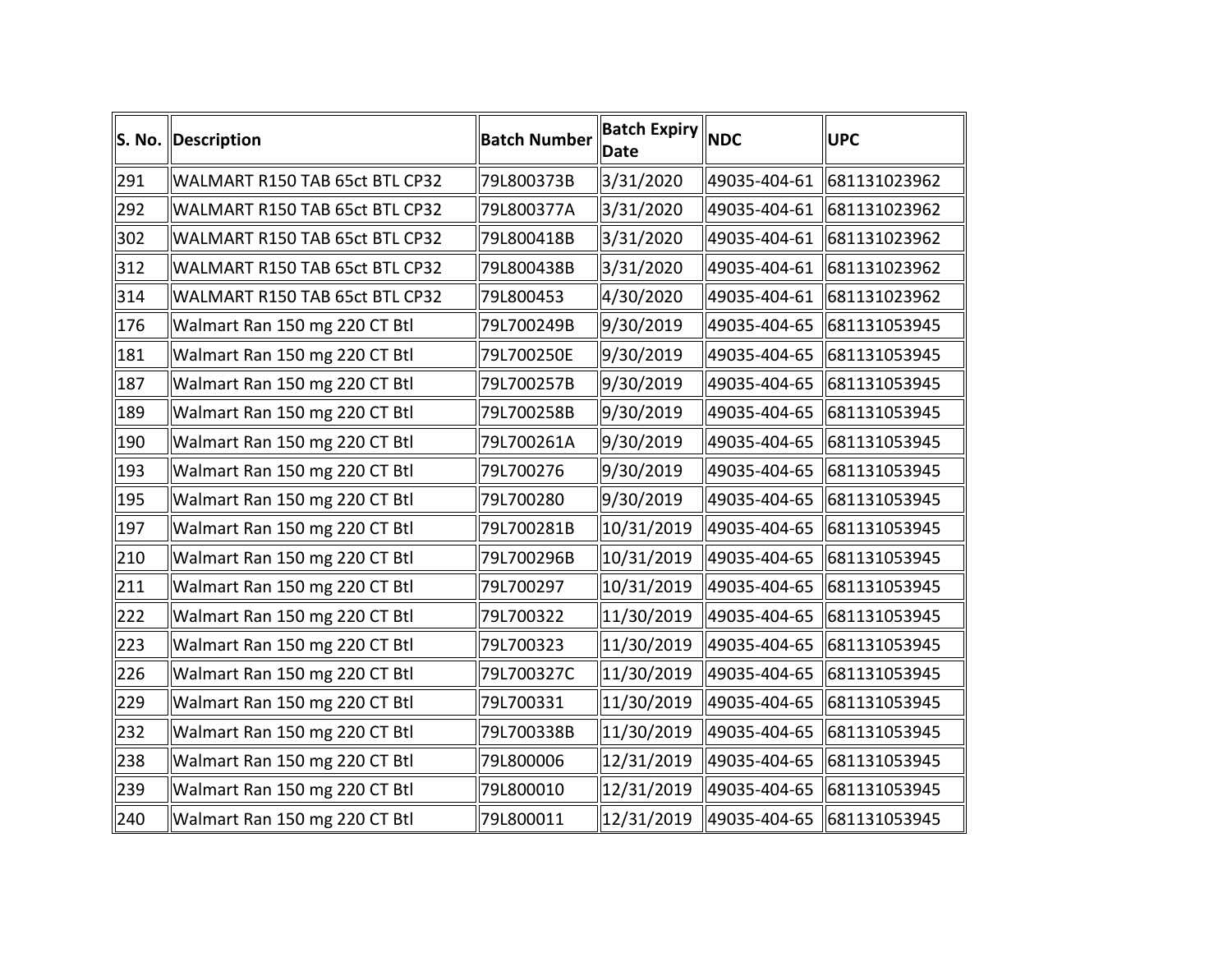|     | S. No. Description            | <b>Batch Number</b> | <b>Batch Expiry</b> NDC<br><b>Date</b> | <b>UPC</b>                  |
|-----|-------------------------------|---------------------|----------------------------------------|-----------------------------|
| 241 | Walmart Ran 150 mg 220 CT Btl | 79L800015           | 12/31/2019                             | 49035-404-65   681131053945 |
| 242 | Walmart Ran 150 mg 220 CT Btl | 79L800016           | 12/31/2019                             | 49035-404-65 681131053945   |
| 243 | Walmart Ran 150 mg 220 CT Btl | 79L800026           | 12/31/2019                             | 49035-404-65 681131053945   |
| 244 | Walmart Ran 150 mg 220 CT Btl | 79L800031           | 12/31/2019                             | 49035-404-65 681131053945   |
| 245 | Walmart Ran 150 mg 220 CT Btl | 79L800042           | 12/31/2019                             | 49035-404-65 681131053945   |
| 249 | Walmart Ran 150 mg 220 CT Btl | 79L800114A          | $\ 1/31/2020$                          | 49035-404-65 681131053945   |
| 270 | Walmart Ran 150 mg 220 CT Btl | 79L800201D          | 1/31/2020                              | 49035-404-65 681131053945   |
| 271 | Walmart Ran 150 mg 220 CT Btl | 79L800206           | $\ 1/31/2020$                          | 49035-404-65 681131053945   |
| 272 | Walmart Ran 150 mg 220 CT Btl | 79L800228           | 2/29/2020                              | 49035-404-65 681131053945   |
| 273 | Walmart Ran 150 mg 220 CT Btl | 79L800231           | 2/29/2020                              | 49035-404-65 681131053945   |
| 274 | Walmart Ran 150 mg 220 CT Btl | 79L800253           | 2/29/2020                              | 49035-404-65 681131053945   |
| 275 | Walmart Ran 150 mg 220 CT Btl | 79L800262           | 2/29/2020                              | 49035-404-65 681131053945   |
| 276 | Walmart Ran 150 mg 220 CT Btl | 79L800263A          | 2/29/2020                              | 49035-404-65 681131053945   |
| 280 | Walmart Ran 150 mg 220 CT Btl | 79L800309           | 2/29/2020                              | 49035-404-65 681131053945   |
| 282 | Walmart Ran 150 mg 220 CT Btl | 79L800325           | 2/29/2020                              | 49035-404-65 681131053945   |
| 284 | Walmart Ran 150 mg 220 CT Btl | 79L800359           | 3/31/2020                              | 49035-404-65 681131053945   |
| 285 | Walmart Ran 150 mg 220 CT Btl | 79L800363A          | 3/31/2020                              | 49035-404-65 681131053945   |
| 287 | Walmart Ran 150 mg 220 CT Btl | 79L800364           | 3/31/2020                              | 49035-404-65 681131053945   |
| 288 | Walmart Ran 150 mg 220 CT Btl | 79L800365           | 3/31/2020                              | 49035-404-65 681131053945   |
| 293 | Walmart Ran 150 mg 220 CT Btl | 79L800377B          | 3/31/2020                              | 49035-404-65 681131053945   |
| 294 | Walmart Ran 150 mg 220 CT Btl | 79L800386           | 3/31/2020                              | 49035-404-65 681131053945   |
| 296 | Walmart Ran 150 mg 220 CT Btl | 79L800391B          | 3/31/2020                              | 49035-404-65 681131053945   |
| 299 | Walmart Ran 150 mg 220 CT Btl | 79L800406           | 3/31/2020                              | 49035-404-65 681131053945   |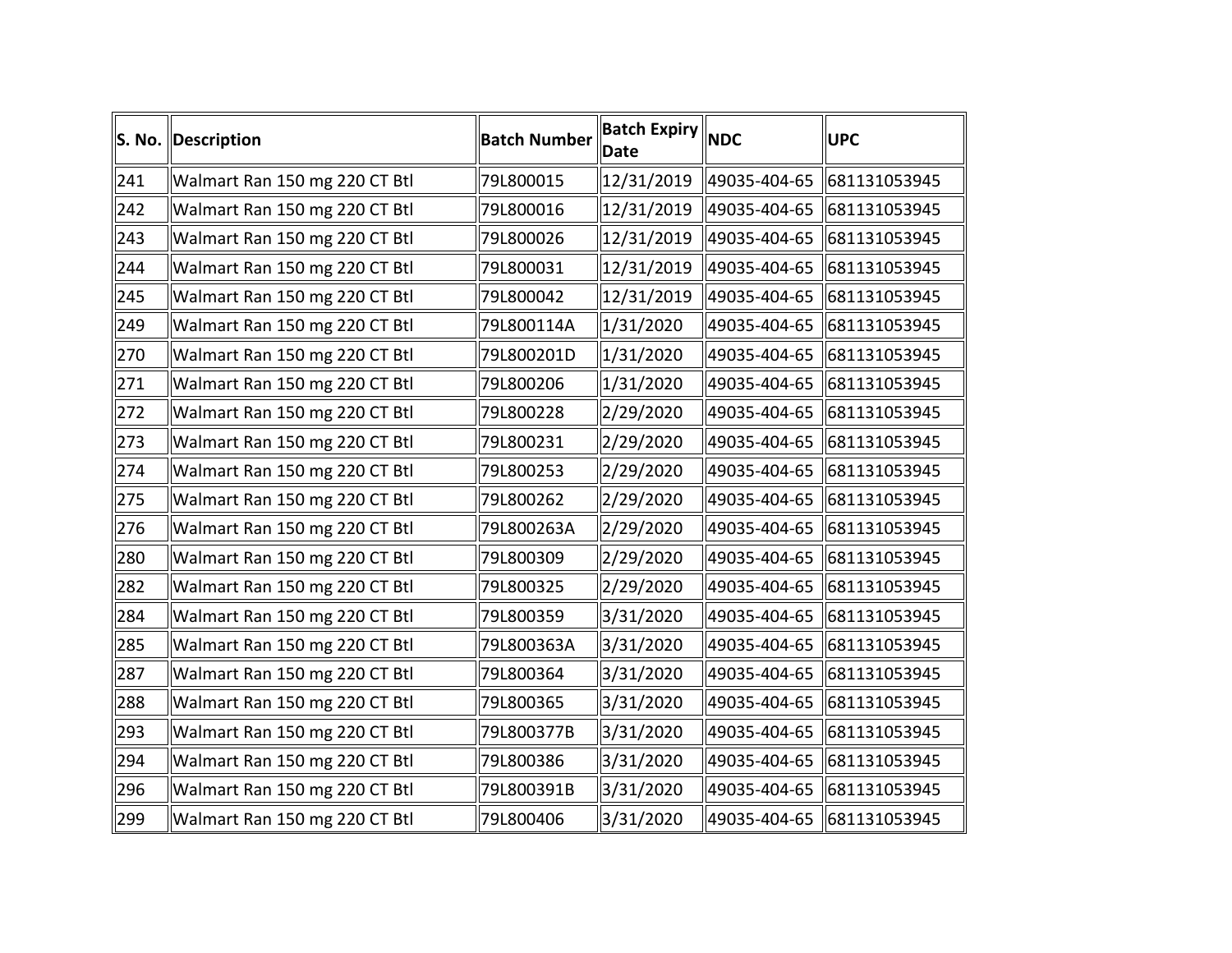|     | S. No. Description            | <b>Batch Number</b> | <b>Batch Expiry NDC</b><br><b>Date</b> | <b>UPC</b>                |
|-----|-------------------------------|---------------------|----------------------------------------|---------------------------|
| 301 | Walmart Ran 150 mg 220 CT Btl | 79L800418A          | 3/31/2020                              | 49035-404-65 681131053945 |
| 310 | Walmart Ran 150 mg 220 CT Btl | 79L800434           | 3/31/2020                              | 49035-404-65 681131053945 |
| 313 | Walmart Ran 150 mg 220 CT Btl | 79L800442           | 4/30/2020                              | 49035-404-65 681131053945 |
| 321 | Walmart Ran 150 mg 220 CT Btl | 79L800472           | 4/30/2020                              | 49035-404-65 681131053945 |
| 322 | Walmart Ran 150 mg 220 CT Btl | 79L800481           | 4/30/2020                              | 49035-404-65 681131053945 |
| 323 | Walmart Ran 150 mg 220 CT Btl | 79L800482           | 4/30/2020                              | 49035-404-65 681131053945 |
| 324 | Walmart Ran 150 mg 220 CT Btl | 79L800483A          | 4/30/2020                              | 49035-404-65 681131053945 |
| 350 | Walmart Ran 150 mg 220 CT Btl | 79L800542           | 5/31/2020                              | 49035-404-65 681131053945 |
| 351 | Walmart Ran 150 mg 220 CT Btl | 79L800579           | 5/31/2020                              | 49035-404-65 681131053945 |
| 352 | Walmart Ran 150 mg 220 CT Btl | 79L800586A          | 5/31/2020                              | 49035-404-65 681131053945 |
| 354 | Walmart Ran 150 mg 220 CT Btl | 79L800593           | 5/31/2020                              | 49035-404-65 681131053945 |
| 355 | Walmart Ran 150 mg 220 CT Btl | 79L800600A          | 5/31/2020                              | 49035-404-65 681131053945 |
| 361 | Walmart Ran 150 mg 220 CT Btl | 79L800604B          | 5/31/2020                              | 49035-404-65 681131053945 |
| 362 | Walmart Ran 150 mg 220 CT Btl | 79L800610A          | 5/31/2020                              | 49035-404-65 681131053945 |
| 364 | Walmart Ran 150 mg 220 CT Btl | 79L800610C          | 5/31/2020                              | 49035-404-65 681131053945 |
| 372 | Walmart Ran 150 mg 220 CT Btl | 79L800650           | 5/31/2020                              | 49035-404-65 681131053945 |
| 373 | Walmart Ran 150 mg 220 CT Btl | 79L800651           | 5/31/2020                              | 49035-404-65 681131053945 |
| 379 | Walmart Ran 150 mg 220 CT Btl | 79L800670           | 6/30/2020                              | 49035-404-65 681131053945 |
| 380 | Walmart Ran 150 mg 220 CT Btl | 79L800677           | 6/30/2020                              | 49035-404-65 681131053945 |
| 381 | Walmart Ran 150 mg 220 CT Btl | 79L800679A          | 6/30/2020                              | 49035-404-65 681131053945 |
| 385 | Walmart Ran 150 mg 220 CT Btl | 79L800680           | 6/30/2020                              | 49035-404-65 681131053945 |
| 395 | Walmart Ran 150 mg 220 CT Btl | 79L800716D          | 6/30/2020                              | 49035-404-65 681131053945 |
| 397 | Walmart Ran 150 mg 220 CT Btl | 79L800717C          | 7/31/2020                              | 49035-404-65 681131053945 |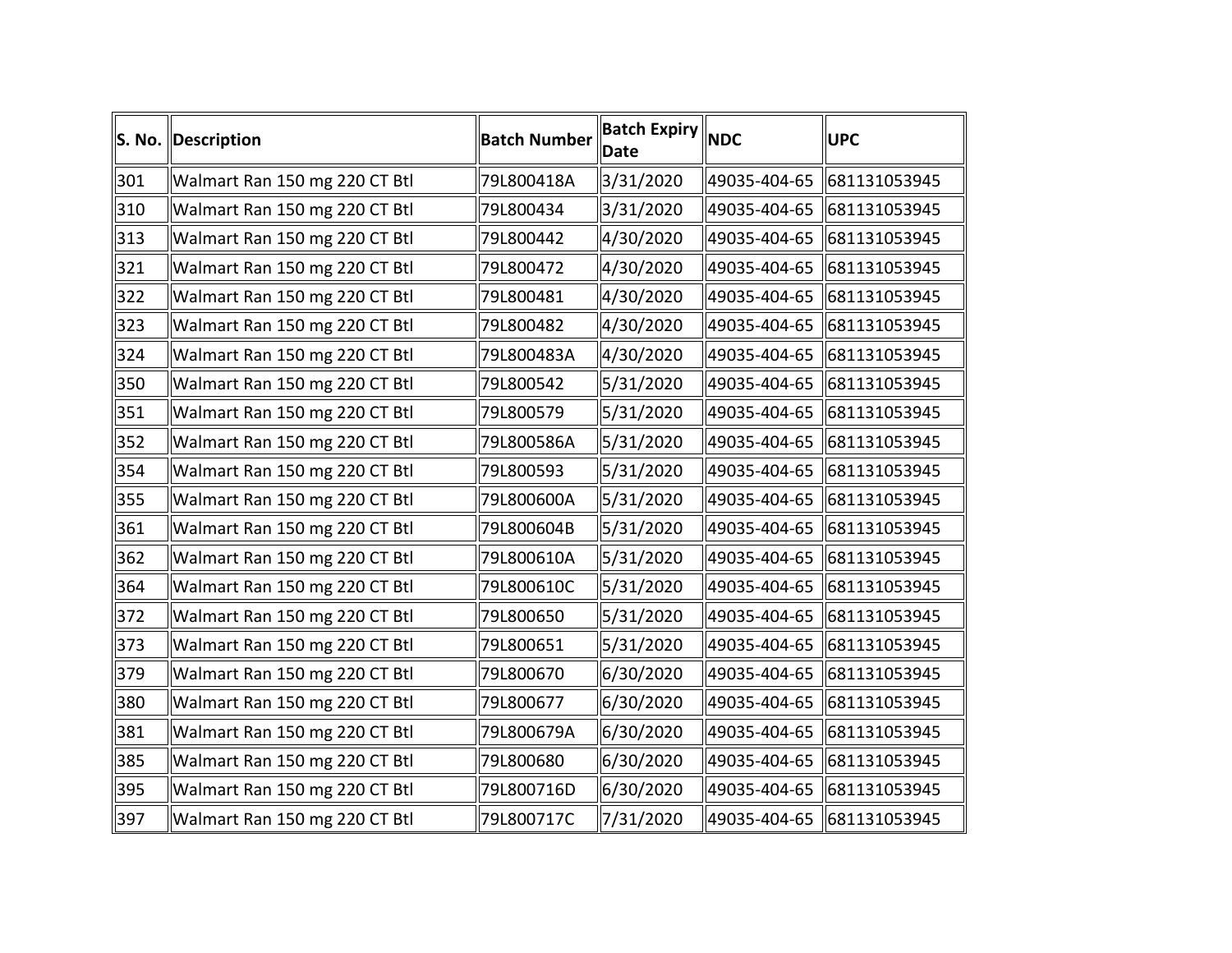|     | S. No. Description            | <b>Batch Number</b> | <b>Batch Expiry NDC</b><br><b>Date</b> | <b>UPC</b>                |
|-----|-------------------------------|---------------------|----------------------------------------|---------------------------|
| 400 | Walmart Ran 150 mg 220 CT Btl | 79L800719D          | 7/31/2020                              | 49035-404-65 681131053945 |
| 401 | Walmart Ran 150 mg 220 CT Btl | 79L800720A          | 7/31/2020                              | 49035-404-65 681131053945 |
| 406 | Walmart Ran 150 mg 220 CT Btl | 79L800722B          | 7/31/2020                              | 49035-404-65 681131053945 |
| 413 | Walmart Ran 150 mg 220 CT Btl | 79L800729B          | 7/31/2020                              | 49035-404-65 681131053945 |
| 414 | Walmart Ran 150 mg 220 CT Btl | 79L800730           | 7/31/2020                              | 49035-404-65 681131053945 |
| 415 | Walmart Ran 150 mg 220 CT Btl | 79L800734           | 7/31/2020                              | 49035-404-65 681131053945 |
| 416 | Walmart Ran 150 mg 220 CT Btl | 79L800735           | 7/31/2020                              | 49035-404-65 681131053945 |
| 444 | Walmart Ran 150 mg 220 CT Btl | 79L800795           | 8/31/2020                              | 49035-404-65 681131053945 |
| 445 | Walmart Ran 150 mg 220 CT Btl | 79L800801           | 8/31/2020                              | 49035-404-65 681131053945 |
| 446 | Walmart Ran 150 mg 220 CT Btl | 79L800809           | 8/30/2020                              | 49035-404-65 681131053945 |
| 447 | Walmart Ran 150 mg 220 CT Btl | 79L800815A          | 8/30/2020                              | 49035-404-65 681131053945 |
| 449 | Walmart Ran 150 mg 220 CT Btl | 79L800818           | 8/31/2020                              | 49035-404-65 681131053945 |
| 454 | Walmart Ran 150 mg 220 CT Btl | 79L800824           | 8/30/2020                              | 49035-404-65 681131053945 |
| 457 | Walmart Ran 150 mg 220 CT Btl | 79L800829B          | 8/31/2020                              | 49035-404-65 681131053945 |
| 459 | Walmart Ran 150 mg 220 CT Btl | 79L800832           | 8/31/2020                              | 49035-404-65 681131053945 |
| 460 | Walmart Ran 150 mg 220 CT Btl | 79L800836           | 8/31/2020                              | 49035-404-65 681131053945 |
| 462 | Walmart Ran 150 mg 220 CT Btl | 79L800842A          | 8/31/2020                              | 49035-404-65 681131053945 |
| 485 | Walmart Ran 150 mg 220 CT Btl | 79L800866B          | 9/30/2020                              | 49035-404-65 681131053945 |
| 487 | Walmart Ran 150 mg 220 CT Btl | 79L800869           | 9/30/2020                              | 49035-404-65 681131053945 |
| 488 | Walmart Ran 150 mg 220 CT Btl | 79L800873           | 9/30/2020                              | 49035-404-65 681131053945 |
| 489 | Walmart Ran 150 mg 220 CT Btl | 79L800875           | 9/30/2020                              | 49035-404-65 681131053945 |
| 490 | Walmart Ran 150 mg 220 CT Btl | 79L800876           | 9/30/2020                              | 49035-404-65 681131053945 |
| 491 | Walmart Ran 150 mg 220 CT Btl | 79L800878           | 9/30/2020                              | 49035-404-65 681131053945 |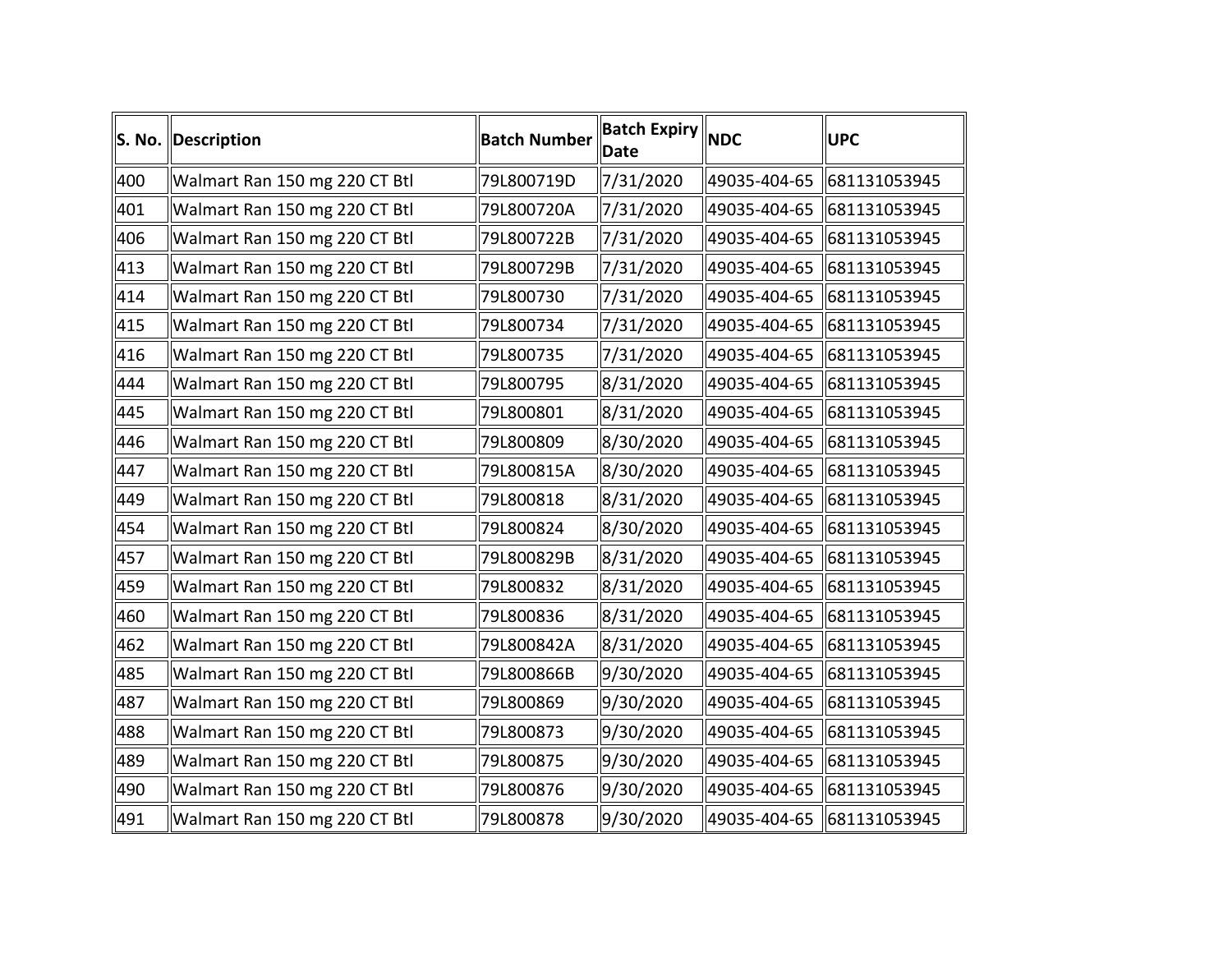|     | S. No. Description                  | <b>Batch Number</b> | <b>Batch Expiry NDC</b><br>Date | <b>UPC</b>                  |
|-----|-------------------------------------|---------------------|---------------------------------|-----------------------------|
| 492 | Walmart Ran 150 mg 220 CT Btl       | 79L800879           | 9/30/2020                       | 49035-404-65 681131053945   |
| 493 | Walmart Ran 150 mg 220 CT Btl       | 79L800886           | 9/30/2020                       | 49035-404-65 681131053945   |
| 498 | Walmart Ran 150 mg 220 CT Btl       | 79L800925           | 10/31/2020                      | 49035-404-65 681131053945   |
| 499 | Walmart Ran 150 mg 220 CT Btl       | 79L800927A          | 10/31/2020                      | 49035-404-65   681131053945 |
| 548 | Walmart Ran 150 mg 220 CT Btl       | 79L900028B          | 12/31/2020                      | 49035-404-65 681131053945   |
| 549 | Walmart Ran 150 mg 220 CT Btl       | 79L900029           | 12/31/2020                      | 49035-404-65 681131053945   |
| 551 | Walmart Ran 150 mg 220 CT Btl       | 79L900037           | 12/31/2020                      | 49035-404-65   681131053945 |
| 552 | Walmart Ran 150 mg 220 CT Btl       | 79L900044A          | 12/31/2020                      | 49035-404-65   681131053945 |
| 555 | Walmart Ran 150 mg 220 CT Btl       | 79L900045           | 12/31/2020                      | 49035-404-65   681131053945 |
| 566 | Walmart Ran 150 mg 220 CT Btl       | 79L900067           | $\ 1/31/2021$                   | 49035-404-65 681131053945   |
| 567 | Walmart Ran 150 mg 220 CT Btl       | 79L900072           | 1/31/2021                       | 49035-404-65 681131053945   |
| 569 | Walmart Ran 150 mg 220 CT Btl       | 79L900086B          | $\ 1/31/2021$                   | 49035-404-65 681131053945   |
| 570 | Walmart Ran 150 mg 220 CT Btl       | 79L900094           | $\ 1/31/2021$                   | 49035-404-65 681131053945   |
| 571 | Walmart Ran 150 mg 220 CT Btl       | 79L900097           | $\ 1/31/2021$                   | 49035-404-65 681131053945   |
| 572 | Walmart Ran 150 mg 220 CT Btl       | 79L900116           | $\ 1/31/2021$                   | 49035-404-65 681131053945   |
| 573 | Walmart Ran 150 mg 220 CT Btl       | 79L900117           | $\ 1/31/2021$                   | 49035-404-65 681131053945   |
| 580 | Walmart Ran 150 mg 220 CT Btl       | 79L900160A          | 2/28/2021                       | 49035-404-65 681131053945   |
| 601 | Walmart Ran 150 mg 220 CT Btl       | L900039             | 12/31/2020                      | 49035-404-65 681131053945   |
| 605 | Walmart Ran 150 mg 220 CT Btl       | L900158             | 12/31/2020                      | 49035-404-65 681131053945   |
| 606 | Walmart Ran 150 mg 220 CT Btl       | L900161             | 12/31/2020                      | 49035-404-65   681131053945 |
| 611 | Walmart Ran 150 mg 220 CT Btl       | L900363             | 4/30/2021                       | 49035-404-65 681131053945   |
| 615 | Walmart Ran 150 mg 220 CT Btl       | L900473             | 6/30/2021                       | 49035-404-65 681131053945   |
| 298 | Walmart R150 Tablet 130ct Bottle NV | 79L800396B          | 3/31/2020                       | 49035-404-13 681131277495   |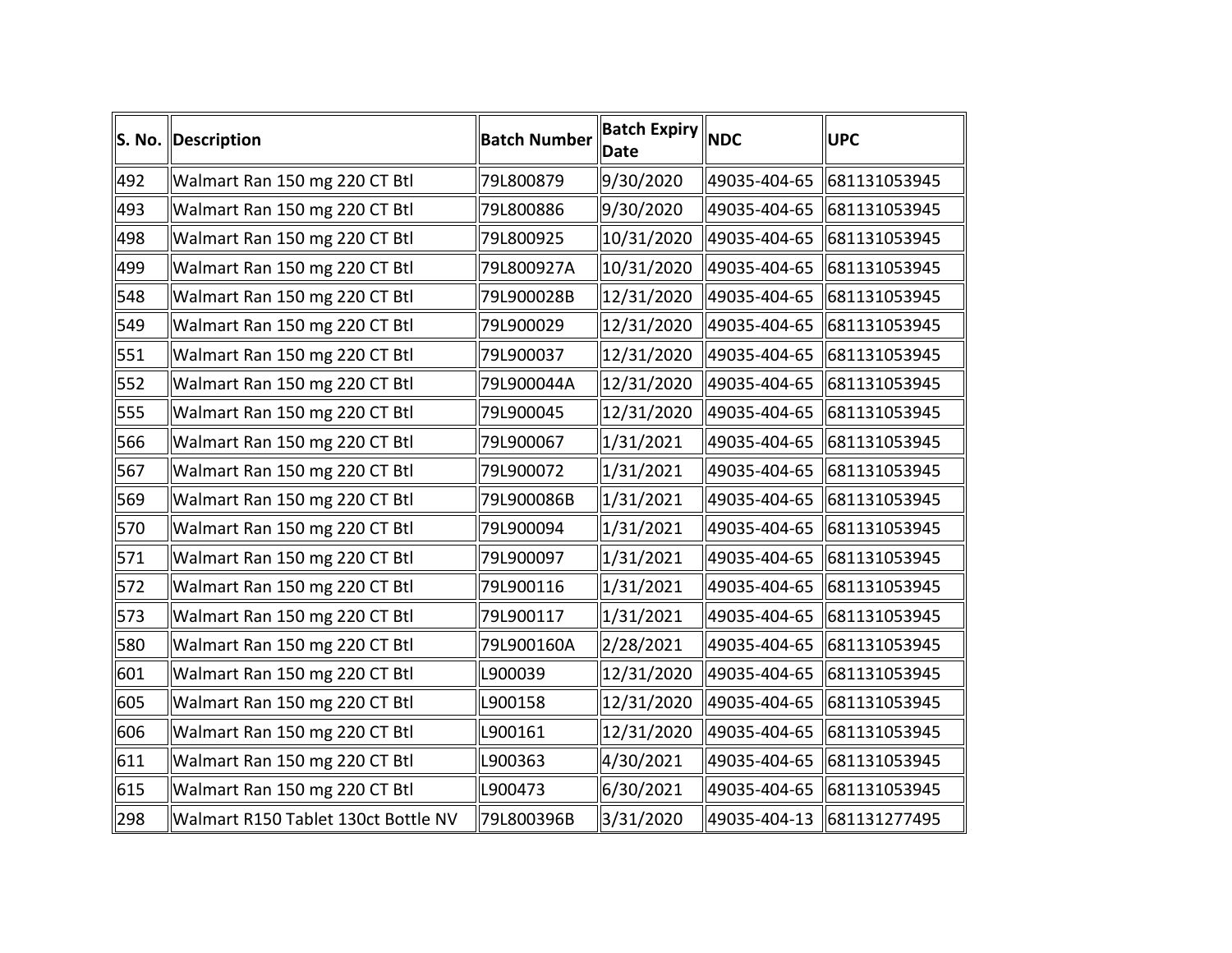|     | S. No. Description                  | <b>Batch Number</b> | <b>Batch Expiry</b><br><b>Date</b> | <b>NDC</b>   | <b>UPC</b>                |
|-----|-------------------------------------|---------------------|------------------------------------|--------------|---------------------------|
| 304 | Walmart R150 Tablet 130ct Bottle NV | 79L800419           | 3/31/2020                          | 49035-404-13 | 681131277495              |
| 306 | Walmart R150 Tablet 130ct Bottle NV | 79L800428B          | 3/31/2020                          | 49035-404-13 | 681131277495              |
| 316 | Walmart R150 Tablet 130ct Bottle NV | 79L800462A          | 4/30/2020                          | 49035-404-13 | 681131277495              |
| 317 | Walmart R150 Tablet 130ct Bottle NV | 79L800462B          | 4/30/2020                          | 49035-404-13 | 681131277495              |
| 318 | Walmart R150 Tablet 130ct Bottle NV | 79L800462C          | 4/30/2020                          | 49035-404-13 | 681131277495              |
| 325 | Walmart R150 Tablet 130ct Bottle NV | 79L800483B          | 4/30/2020                          | 49035-404-13 | 681131277495              |
| 326 | Walmart R150 Tablet 130ct Bottle NV | 79L800485A          | 4/30/2020                          | 49035-404-13 | 681131277495              |
| 329 | Walmart R150 Tablet 130ct Bottle NV | 79L800486A          | 4/30/2020                          | 49035-404-13 | 681131277495              |
| 356 | Walmart R150 Tablet 130ct Bottle NV | 79L800600B          | 5/31/2020                          |              | 49035-404-13 681131277495 |
| 363 | Walmart R150 Tablet 130ct Bottle NV | 79L800610B          | 5/31/2020                          | 49035-404-13 | 681131277495              |
| 365 | Walmart R150 Tablet 130ct Bottle NV | 79L800619           | 5/31/2020                          | 49035-404-13 | 681131277495              |
| 366 | Walmart R150 Tablet 130ct Bottle NV | 79L800624           | 5/31/2020                          | 49035-404-13 | 681131277495              |
| 367 | Walmart R150 Tablet 130ct Bottle NV | 79L800642           | 5/31/2020                          |              | 49035-404-13 681131277495 |
| 368 | Walmart R150 Tablet 130ct Bottle NV | 79L800646           | 5/31/2020                          | 49035-404-13 | 681131277495              |
| 386 | Walmart R150 Tablet 130ct Bottle NV | 79L800696           | 6/30/2020                          |              | 49035-404-13 681131277495 |
| 387 | Walmart R150 Tablet 130ct Bottle NV | 79L800699           | 6/30/2020                          | 49035-404-13 | 681131277495              |
| 388 | Walmart R150 Tablet 130ct Bottle NV | 79L800704           |                                    | 49035-404-13 | 681131277495              |
| 390 | Walmart R150 Tablet 130ct Bottle NV | 79L800704B          | 6/30/2020                          | 49035-404-13 | 681131277495              |
| 391 | Walmart R150 Tablet 130ct Bottle NV | 79L800714           | 6/30/2020                          | 49035-404-13 | 681131277495              |
| 392 | Walmart R150 Tablet 130ct Bottle NV | 79L800715           | 6/30/2020                          | 49035-404-13 | 681131277495              |
| 396 | Walmart R150 Tablet 130ct Bottle NV | 79L800717A          | 7/31/2020                          | 49035-404-13 | 681131277495              |
| 404 | Walmart R150 Tablet 130ct Bottle NV | 79L800721           | 7/31/2020                          | 49035-404-13 | 681131277495              |
| 405 | Walmart R150 Tablet 130ct Bottle NV | 79L800722A          | 7/31/2020                          |              | 49035-404-13 681131277495 |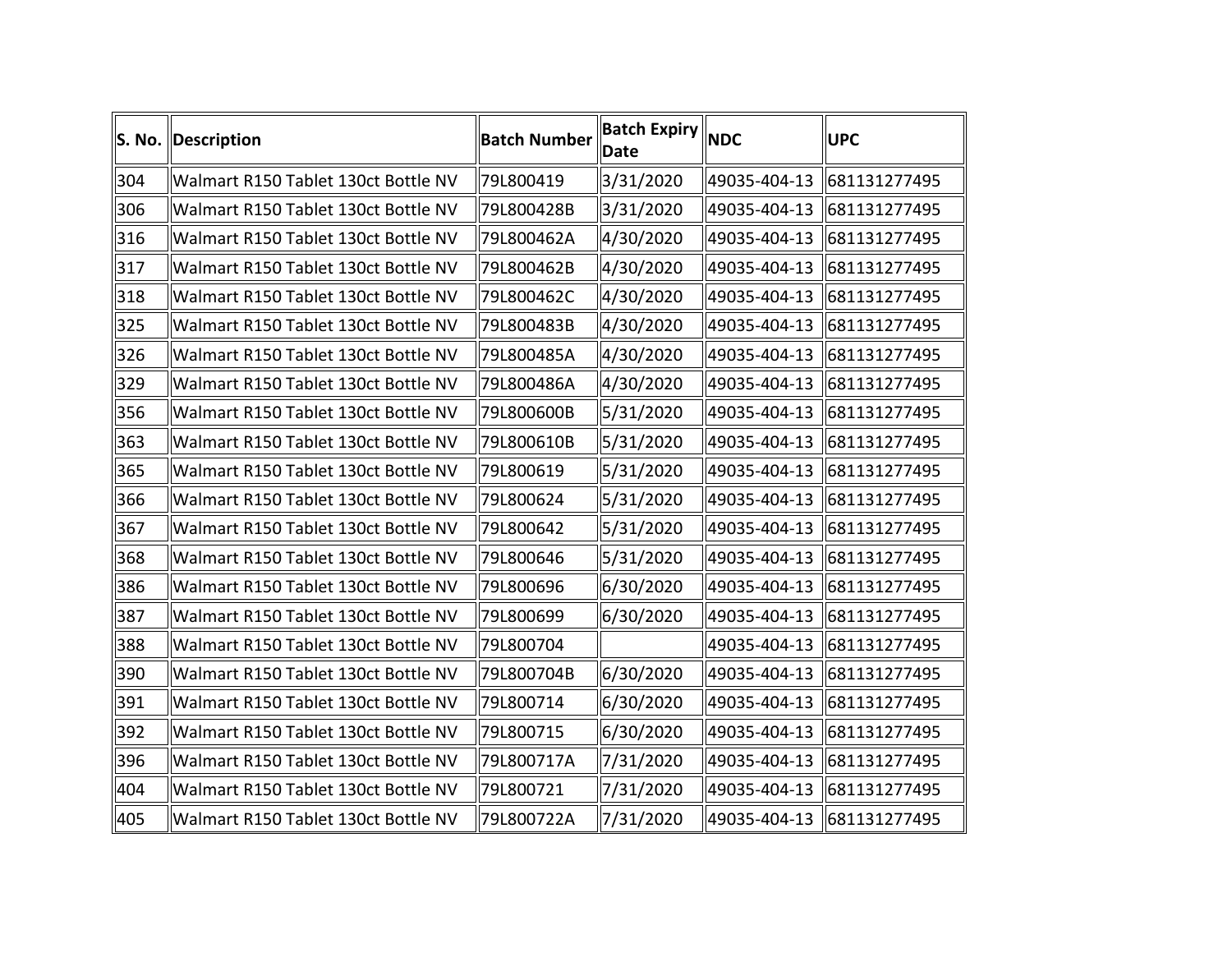|     | S. No. Description                  | <b>Batch Number</b> | <b>Batch Expiry</b><br><b>Date</b> | <b>NDC</b>   | <b>UPC</b>                |
|-----|-------------------------------------|---------------------|------------------------------------|--------------|---------------------------|
| 407 | Walmart R150 Tablet 130ct Bottle NV | 79L800723A          | 7/31/2020                          | 49035-404-13 | 681131277495              |
| 411 | Walmart R150 Tablet 130ct Bottle NV | 79L800727           | 7/31/2020                          | 49035-404-13 | 681131277495              |
| 427 | Walmart R150 Tablet 130ct Bottle NV | 79L800746           | 7/31/2020                          | 49035-404-13 | 681131277495              |
| 432 | Walmart R150 Tablet 130ct Bottle NV | 79L800753           | 7/31/2020                          | 49035-404-13 | 681131277495              |
| 434 | Walmart R150 Tablet 130ct Bottle NV | 79L800758A          | 8/31/2020                          | 49035-404-13 | 681131277495              |
| 461 | Walmart R150 Tablet 130ct Bottle NV | 79L800838           | 8/31/2020                          | 49035-404-13 | 681131277495              |
| 463 | Walmart R150 Tablet 130ct Bottle NV | 79L800842B          | 8/31/2020                          | 49035-404-13 | 681131277495              |
| 466 | Walmart R150 Tablet 130ct Bottle NV | 79L800845C          | 8/31/2020                          | 49035-404-13 | 681131277495              |
| 467 | Walmart R150 Tablet 130ct Bottle NV | 79L800847           | 8/31/2020                          |              | 49035-404-13 681131277495 |
| 477 | Walmart R150 Tablet 130ct Bottle NV | 79L800854D          | 9/30/2020                          | 49035-404-13 | 681131277495              |
| 480 | Walmart R150 Tablet 130ct Bottle NV | 79L800855C          | 9/30/2020                          | 49035-404-13 | 681131277495              |
| 481 | Walmart R150 Tablet 130ct Bottle NV | 79L800860           | 9/30/2020                          | 49035-404-13 | 681131277495              |
| 482 | Walmart R150 Tablet 130ct Bottle NV | 79L800862           | 9/30/2020                          |              | 49035-404-13 681131277495 |
| 483 | Walmart R150 Tablet 130ct Bottle NV | 79L800863           | 9/30/2020                          | 49035-404-13 | 681131277495              |
| 484 | Walmart R150 Tablet 130ct Bottle NV | 79L800866A          | 9/30/2020                          |              | 49035-404-13 681131277495 |
| 486 | Walmart R150 Tablet 130ct Bottle NV | 79L800868           | 9/30/2020                          | 49035-404-13 | 681131277495              |
| 514 | Walmart R150 Tablet 130ct Bottle NV | 79L800953E          | 10/31/2020                         | 49035-404-13 | 681131277495              |
| 534 | Walmart R150 Tablet 130ct Bottle NV | 79L900013           | 12/31/2020                         | 49035-404-13 | 681131277495              |
| 535 | Walmart R150 Tablet 130ct Bottle NV | 79L900018           | 12/31/2020                         | 49035-404-13 | 681131277495              |
| 539 | Walmart R150 Tablet 130ct Bottle NV | 79L900023A          | 12/31/2020                         | 49035-404-13 | 681131277495              |
| 545 | Walmart R150 Tablet 130ct Bottle NV | 79L900024A          | 12/31/2020                         | 49035-404-13 | 681131277495              |
| 561 | Walmart R150 Tablet 130ct Bottle NV | 79L900051B          | 1/31/2021                          | 49035-404-13 | 681131277495              |
| 562 | Walmart R150 Tablet 130ct Bottle NV | 79L900052           | 1/31/2021                          |              | 49035-404-13 681131277495 |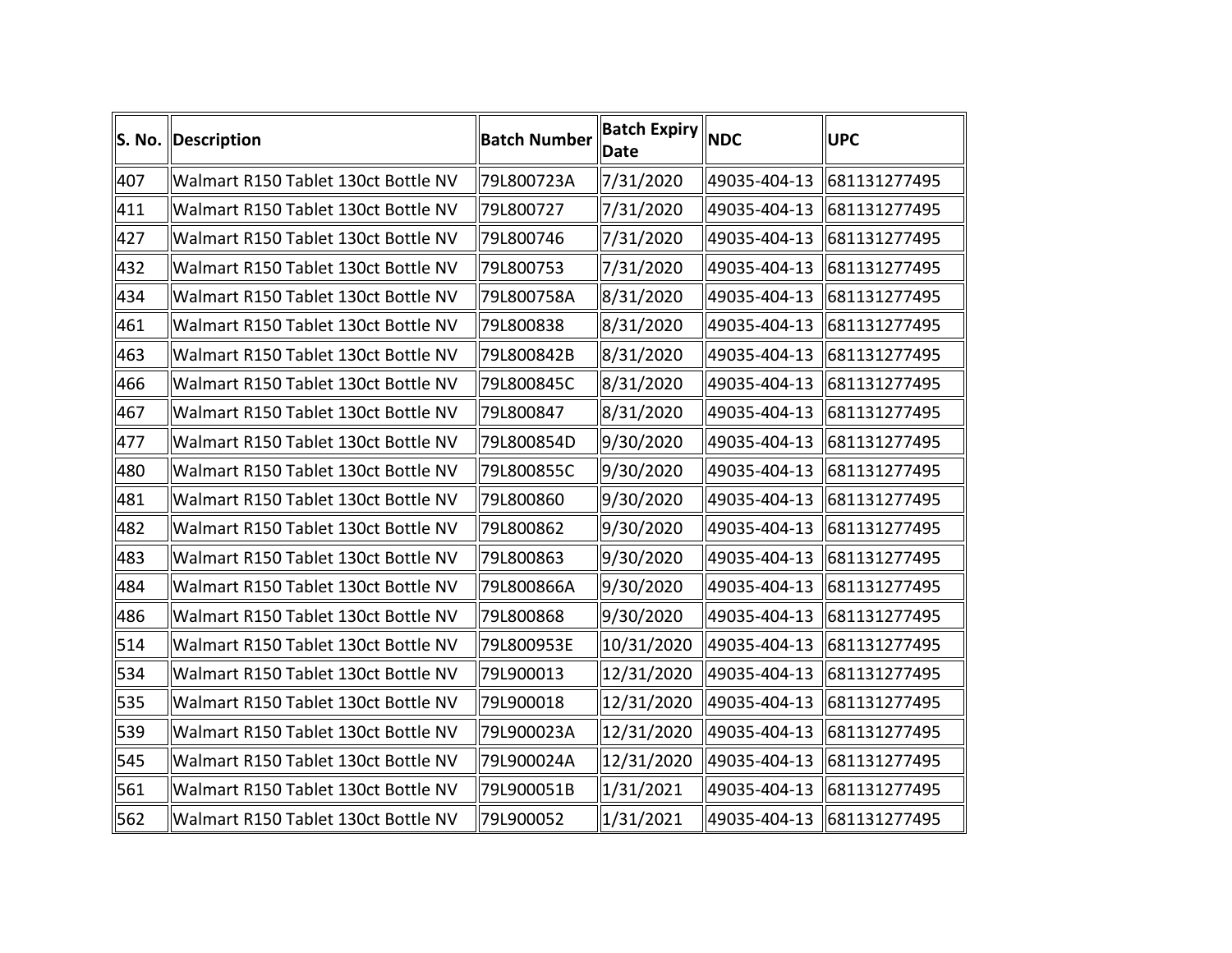| S. No. | Description                                       | <b>Batch Number</b> | <b>Batch Expiry</b><br>Date | <b>NDC</b>   | <b>UPC</b>                |
|--------|---------------------------------------------------|---------------------|-----------------------------|--------------|---------------------------|
| 563    | Walmart R150 Tablet 130ct Bottle NV               | 79L900053           | 1/31/2021                   |              | 49035-404-13 681131277495 |
| 564    | Walmart R150 Tablet 130ct Bottle NV               | 79L900062           | 1/31/2021                   | 49035-404-13 | 681131277495              |
| 565    | Walmart R150 Tablet 130ct Bottle NV               | 79L900066           | $\parallel$ 1/31/2021       |              | 49035-404-13 681131277495 |
| 568    | Walmart R150 Tablet 130ct Bottle NV               | 79L900086A          | $\parallel$ 1/31/2021       |              | 49035-404-13 681131277495 |
| 591    | Walmart R150 Tablet 130ct Bottle NV               | 79L900203E          | 3/31/2021                   |              | 49035-404-13 681131277495 |
| 593    | Walmart R150 Tablet 130ct Bottle NV               | 79L900251           | 3/31/2021                   | 49035-404-13 | 681131277495              |
| 594    | Walmart R150 Tablet 130ct Bottle NV               | 79L900258           | 4/30/2021                   |              | 49035-404-13 681131277495 |
| 613    | Walmart R150 Tablet 130ct Bottle NV               | L900401             | 1/31/2021                   | 49035-404-13 | 681131277495              |
| 614    | Walmart R150 Tablet 130ct Bottle NV               | L900406             | 4/30/2021                   | 49035-404-13 | 681131277495              |
| 479    | Target Ranitidine Tab 150mg 40ct<br>Bottle        | 79L800855B          | 9/30/2020                   |              | 11673-849-40 848985000598 |
| 546    | Target Ranitidine Tab 150mg 40ct<br><b>Bottle</b> | 79L900024B          | 12/31/2020                  |              | 11673-849-40 848985000598 |
| 398    | HCA R150 Tab 95ct Btl                             | 79L800719B          | 7/31/2020                   |              | 43598-808-62 848985000727 |
| 590    | HCA R150 Tab 95ct Btl                             | 79L900203C          | 3/31/2021                   | 43598-808-62 | 848985000727              |
| 399    | HCA R150 Tab 220ct Btl                            | 79L800719C          | 7/31/2020                   | 43598-808-65 | 848985000734              |
| 510    | HCA R150 Tab 220ct Btl                            | 79L800953A          | 10/31/2020                  | 43598-808-65 | 848985000734              |
| 537    | HCA R150 Tab 220ct Btl                            | 79L900021A          | 12/31/2020                  | 43598-808-65 | 848985000734              |
| 588    | HCA R150 Tab 220ct Btl                            | 79L900198A          | 3/31/2021                   | 43598-808-65 | 848985000734              |
| 553    | Thirty Madison R150 Tab 24ct Btl                  | 79L900044B          | 12/31/2020                  | 71713-203-02 | 848985000772              |
| 556    | Thirty Madison R150 Tab 95ct Btl                  | 79L900046A          | $\parallel$ 1/31/2021       | 71713-203-05 | 848985000789              |
| 596    | Ranitidine 75mg 350000s Fibre Drum                | L800892             | 10/31/2020                  | 57896-715    | Source NDC Code           |
| 597    | Ranitidine 75mg 350000s Fibre Drum                | L800897             | 10/31/2020                  | 57896-715    | Source NDC Code           |